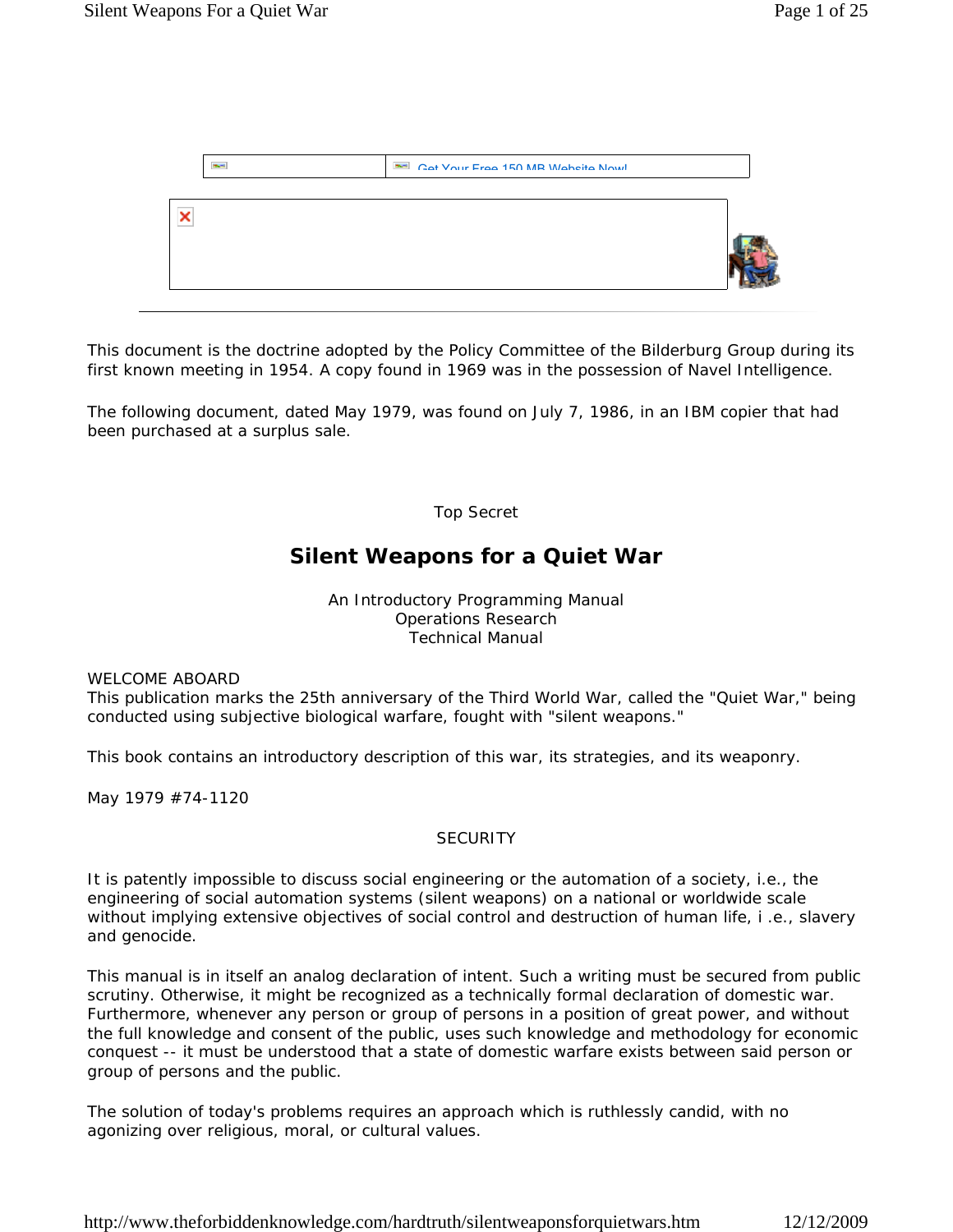You have qualified for this project because of your ability to look at human society with cold objectivity, and yet analyze and discuss your observations and conclusions with others of similar intellectual capacity without a loss of discretion or humility. Such virtues are exercised in your own best interest. Do not deviate from them.

## HISTORICAL INTRODUCTION

Silent weapon technology has evolved from Operations Research (O.R.), a strategic and tactical methodology developed under the military management in England during World War II. The original purpose of Operations Research was to study the strategic and tactical problems of air and land defense with the objective of effective use of limited military resources against foreign enemies (i.e., logistics).

It was soon recognized by those in positions of power that the same methods might be useful for totally controlling a society. But better tools were necessary.

Social engineering (the analysis and automation of a society) requires the correlation of great amounts of constantly changing economic information (data), so a high speed computerized data processing system was necessary which could race ahead of the society and predict when society would arrive for capitulation.

Relay computers were too slow, but the electronic computer, invented in 1946 by J. Presper Eckert and John W. Mauchly filled the bill.

The next breakthrough was the development of the simplex method of linear programming in 1947 by the mathematician, George B. Dantzig.

Then, in 1948, the transistor, invented by J. Bardeen, W. H. Brattain, and W. Shockley, promised great expansion of the computer field by reducing space and power requirements.

With these three inventions under their direction, those in positions of power strongly suspected that it was possible for them to control the whole world with the push of a button.

Immediately, the Rockefeller Foundation got in on the ground floor by making a four year grant to Harvard College, funding the Harvard economic research project for the study of the structure of the American economy. One year later, in 1949, the United States Air Force joined in.

In 1952 the original great period terminated, and a high level meeting of the elite was held to determine the next phase of social operations research. The Harvard project had been very fruitful as is borne out by the publication of some of its results in 1953 suggesting the feasibility of economic (social) engineering. (Studies in the Structure of the American Economy -- copyright 1953 by Wassily Leontief, International Sciences Press Inc., White Plains, New York.)

Engineered in the last half decade of the 1940's, the new Quiet War machine stood, so to-speak, in sparkling gold plated hardware on the showroom floor by 1954.

With the creation of the Maser in 1954, the promise of unlocking unlimited sources of fusion atomic energy from the heavy hydrogen in sea water and the consequent availability of unlimited social power became a possibility only decades away.

The combination was irresistible.

The Quiet War was quietly declared by the international elite at a meeting held in 1954.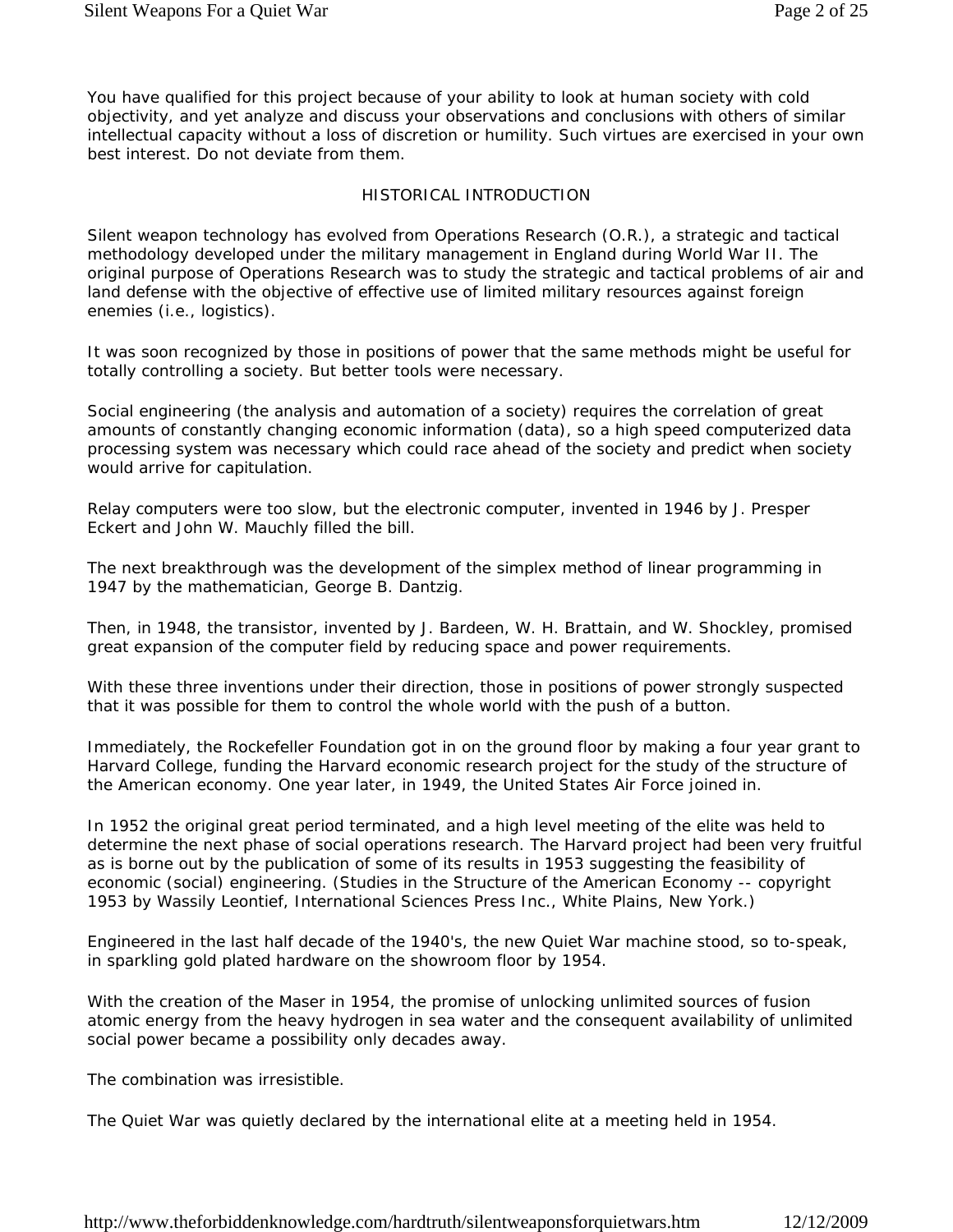Although the silent weapons system was nearly exposed 13 years later, the evolution of the new weapon system has never suffered any major setbacks.

This volume marks the 25th anniversary of the beginning of the Quiet War. Already this domestic war has had many victories on many fronts throughout the world.

## POLITICAL INTRODUCTION

In 1954 it was well recognized by those in positions of authority that it was only a matter of time, only a few decades, before the general public would be able to grasp and upset the cradle of power, for the very elements of the new silent weapon technology were as accessible for a public utopia as they were for providing a private utopia.

The issue of primary concern that of dominance, revolved around the subject of the energy sciences.

## ENERGY

Energy is recognized as the key to all activity on earth. Natural science is the study of the sources and control of natural energy, and social science, theoretically expressed as economics, is the study of the sources and control of social energy. Both are bookkeeping systems; mathematics. Therefore, mathematics is the primary energy science. And the bookkeeper can be king if the public can be kept ignorant of the methodology of the bookkeeping.

All science is merely a means to an end. The means is knowledge. The end is control. Beyond this remains only one issue, "who will be the beneficiary?".

In 1954 this was the issue of primary concern. Although the so-called "moral Issues" were raised, in view of the law of natural selection it was agreed that a nation or world of people who will not use their intelligence are no better than animals who do not have intelligence. Such a people are beasts of burden and steaks on the table by choice and consent.

CONSEQUENTLY, in the interest of future world order, peace, and tranquility, it was decided to privately wage a quiet war against the American public with an ultimate objective of permanently shifting the natural and social energy (wealth) of the undisciplined and irresponsible many into the hands of the self-disciplined, responsible, and worthy few.

In order to implement this objective, it was necessary to create, secure, and apply new weapons which, as it turned out, were a class of weapons so subtle and sophisticated in their principle of operation and public appearance as to earn for themselves the name 'silent weapons'.

In conclusion, the objective of economic research, as conducted by the magnates of capital (banking) and the industries of commodities (goods) and services, is the establishment of an economy which is totally predictable and manipulatable.

In order to achieve a totally predictable economy, the low class elements of the society must be brought under total control, i.e., must be house-broken, trained, and assigned a yoke and long term social duties from a very early age, before they have an opportunity to question the propriety of the matter. In order to achieve such conformity, the lower class family unit must be disintegrated by a process of increasing preoccupation of the parents and the establishment of government operated day care centers for the occupationally orphaned children.

The quality of education given to the lower class must be of the poorest sort, so that the meat of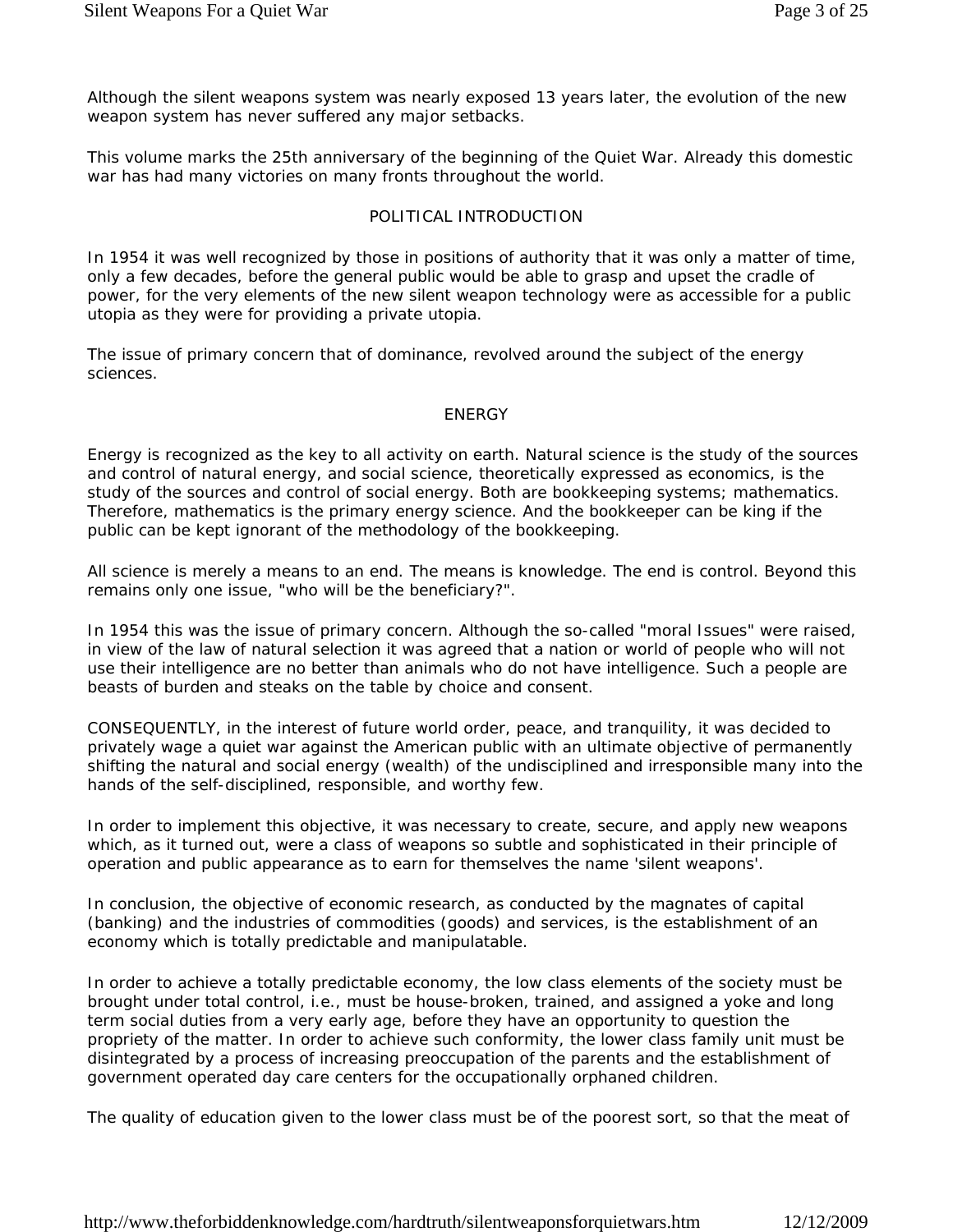ignorance isolating the the inferior class from the superior class is and remains incomprehensible to the inferior class. With such an initial handicap, even bright lower class individuals have little if any hope of extricating themselves from their assigned lot in life. This form of slavery is essential to maintaining some measure of social order, peace, and tranquility for the ruling upper class.

## DESCRIPTIVE INTRODUCTION OF THE SILENT WEAPON

Everything that is expected from an ordinary weapon is expected from a silent weapon by its creators, but only in it its own manner of functioning.

It shoots situations, instead of bullets; propelled by data processing, instead of chemical reaction (explosion); originating from bits of data, instead of grains of gunpowder; from a computer, instead of a gun; operated by a computer programmer, instead of marksman; under the orders of a banking magnate, instead of a military general.

It makes no obvious explosive noises, causes no obvious physical or mental injuries, and does not obviously interfere with anyone's daily social life.

Yet it makes an unmistakable 'noise', causes unmistakable physical and mental damage, and unmistakably interferes with daily social life, i.e., unmistakable to a trained observer, one who knows what to look for.

The public cannot comprehend this weapon, and therefore cannot believe that they are being attached and subdued by a weapon.

The public might instinctively feel that something is wrong, but because of the technical nature of the silent weapon, they cannot express their feeling in a rational way, or handle the problem with intelligence. Therefore, they do not know how to cry for help, and do not know how to associate with others to defend themselves against it.

When a silent weapon is applied gradually to the public, the public adjusts/adapts to its presence and learns to tolerate its encroachment on their lives until the pressure (psychological via economic) becomes too great and they crack up.

Therefore, the silent weapon is a type of biological war fare. It attacks the vitality, options, and mobility of the individuals of a society by knowing, understanding, manipulating, and attacking their sources of natural and social energy, and their physical, mental, and emotional strengths and weaknesses.

#### THEORETICAL INTRODUCTION

"Give me control over a nation's currency, and I care not who makes its laws."

Mayer Amschel Rothschild (1743-1812)

Today's silent weapons technology is an outgrowth of a simple idea discovered, succinctly expressed, and effectively applied by the quoted Mr. Mayor Amschel Rothschild. Mr. Rothschild discovered the missing passive component of economic theory known as economic inductance. He, of course, did not think of his discovery in these 20th century terms, and to be sure, mathematical analysis had to wait for the Second Industrial Revolution, the rise of the theory of mechanics and electronics, and finally, the invention of the electronic computer before it could be effectively applied in the control of the world economy.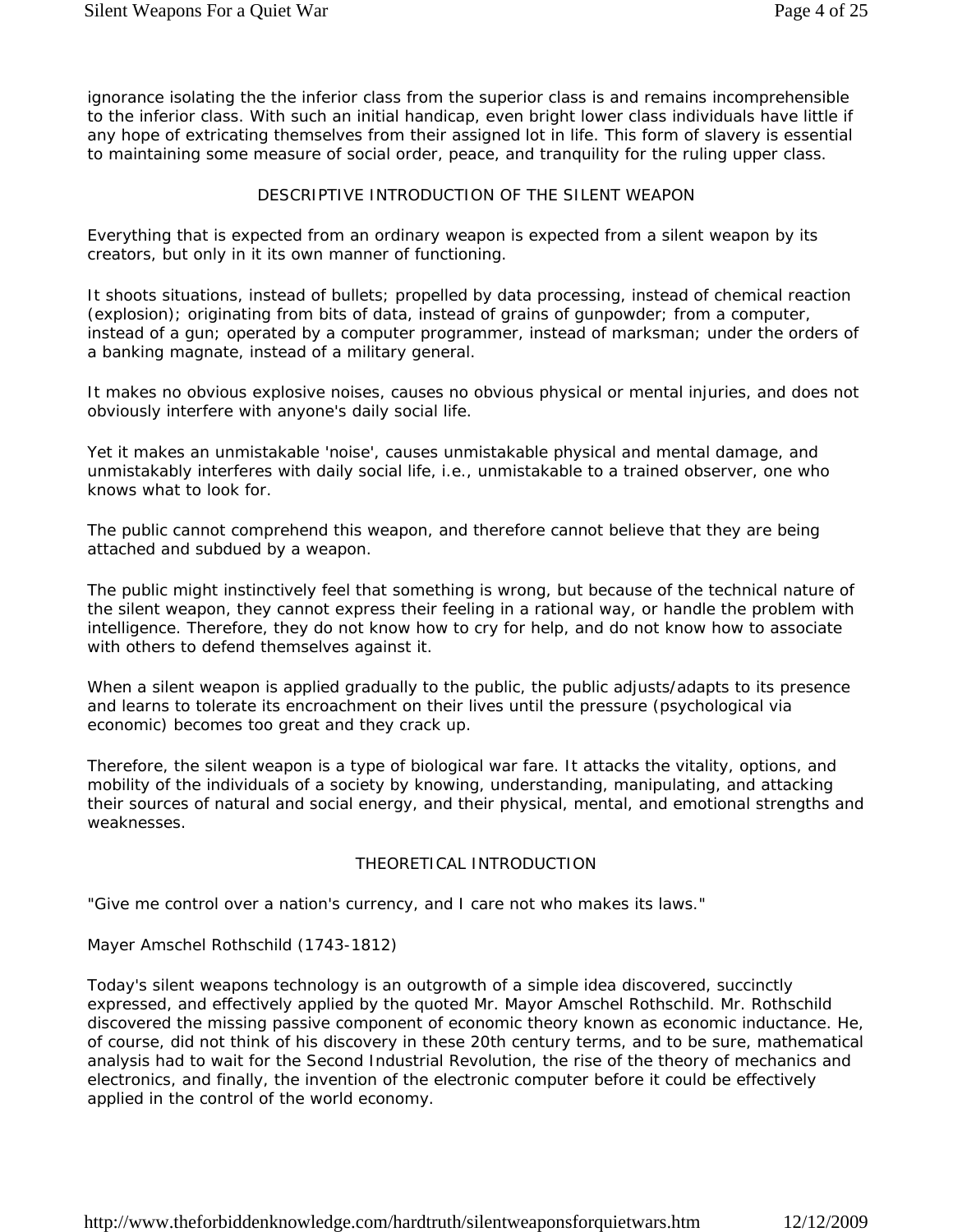## GENERAL ENERGY CONCEPTS

In the study of energy systems, there always appear three elementary concepts. These are potential energy, kinetic energy, and energy dissipation. And corresponding to these concepts, there are three idealized, essentially pure physical counterparts, called passive components.

(1) In the science of physical mechanics, the phenomenon of of potential energy is associated with a physical property called elasticity or stiffness, and can be represented by a stretched spring.

In electronic science, potential energy is stored in a capacitor instead of a spring. This property is called capacitance instead of elasticity or stiffness.

(2) In the science of physical mechanics, the phenomenon of kinetic energy is associated with a physical property called inertia or mass and can be represented by a mass or a flywheel in motion.

In electronic science, kinetic energy is stored in an inductor (in a magnetic field) instead of a mass. This property is called inductance instead of inertia.

(3) In the science of physical mechanics, the phenomenon of energy dissipation is associated with a physical property called friction or resistance, and can be represented by a dashpot or other device which converts system energy into heat.

In electronic science, dissipation of energy is performed by an element called either a resistor or a conductor, the term 'resistor' being the one generally used to express the concept of friction, and the term 'conductor' being generally used to describe a more ideal device (e.g., wire) employed to convey electric energy efficiently from one location to another. The property of a resistor or conductor is measured as either resistance or conductance, reciprocals.

In economics these three energy concepts are associated with:

(1) Economic Capacitance -- Capital (money, stock/inventory, investments in building and durables, etc.)

(2) Economic Conductance -- Goods (production flow coefficients)

(3) Economic Inductance -- Services (the influence of the population of industry on output).

All of the mathematical theory developed in the study of one energy system, (e.g., mechanics, electronics, etc.) can be immediately applied in the study of any other energy system (e.g., economics).

## MR. ROTHSCHILD'S ENERGY DISCOVERY

What Mr. Rothschild had discovered was the basic principle of power, influence, and control over people as applied to economics. That principle is "when you assume the appearance of power, people soon give it to you".

Mr. Rothschild had discovered that currency or deposit loan accounts had the required appearance of power that could be used to induce people (inductance, with people corresponding to a magnetic field) into surrendering their real wealth in exchange for a promise of greater wealth (instead of real compensation). They would put up real collateral in exchange for a loan of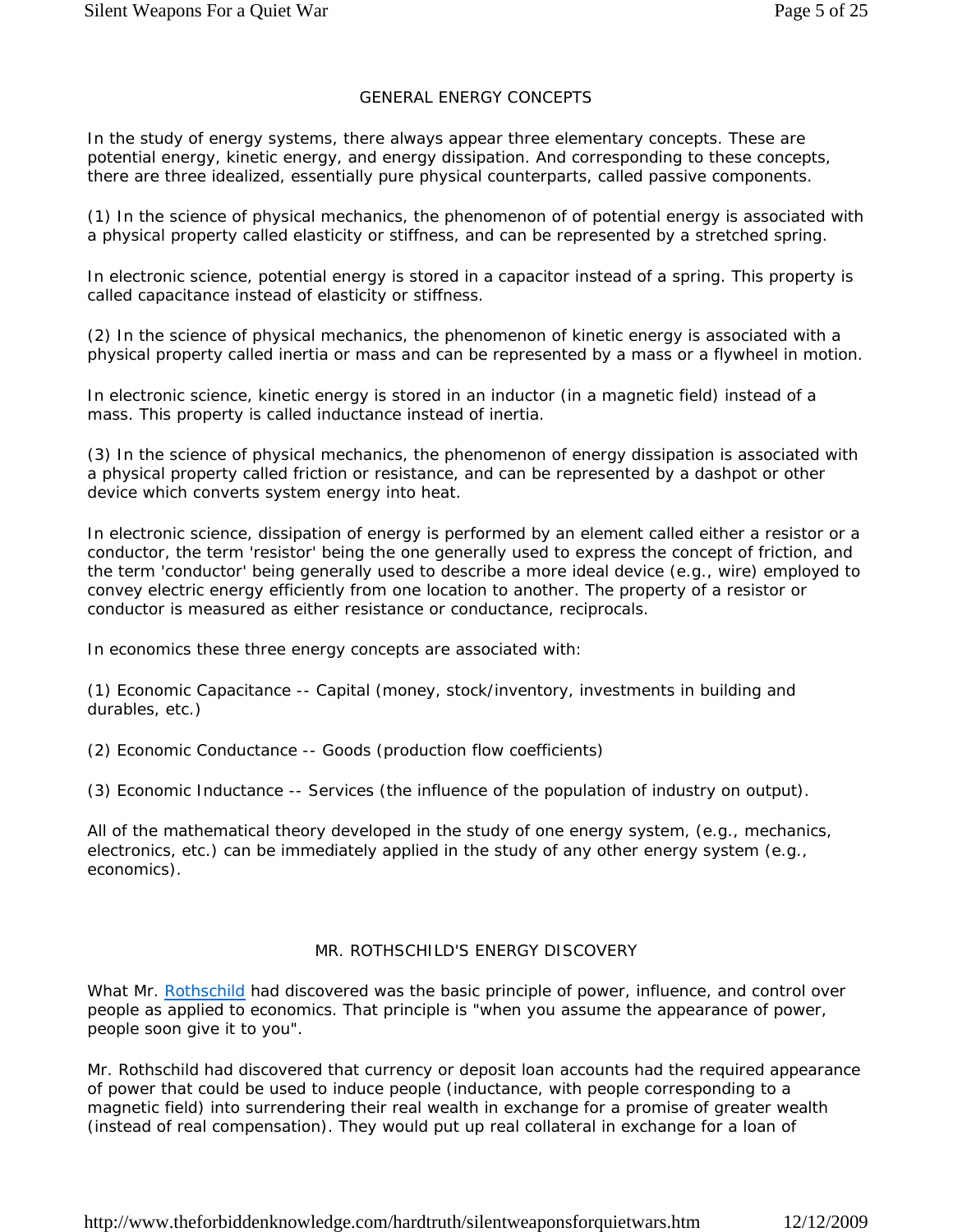promissory notes. Mr. Rothschild found that he could issue more notes than he had backing for, so long as he had someone's stock of gold as a persuader to show to his customers.

Mr. Rothschild loaned his promissory notes to individuals and to governments. These would create over-confidence. Then he would make money scarce, tighten control of the system, and collect his collateral through the obligation of contracts. The cycle was then repeated. These pressures could be used to ignite a war. Then he would control the availability of currency to determine who would win the war. That government which agreed to give him control of its economic system got his support. Collection of debts was guaranteed by economic aid to the enemy of the debtor. The profit derived from this economic methodology made Mr. Rothschild all the more wealthy and all the more able to extend his wealth. He found that the public greed would allow currency to be printed by government order beyond the limits (inflation) of backing in precious metal or the production of goods and services (gross national product, GNP).

## APPARENT CAPITAL AS "PAPER" INDUCTOR

In this structure, credit, presented as a pure circuit element called "currency", has the appearance of capital, but is, in fact, negative capital. Hence, it has the appearance of service, but is, in fact, indebtedness or debt. It is therefore an economic inductance instead of an economic capacitance, and if balanced in no other way, will be balanced by the negation of population (war, genocide). The total goods and services represents real capital called the gross national product, and currency may be printed up to this level and still represent economic capacitance; but currency printed beyond this level is subtractive, represents the introduction of economic inductance, and constitutes notes of indebtedness. War is therefore the balancing of the system by killing the true creditors (the public which we have taught to exchange true value for inflated currency) and falling back on whatever is left of the resources of nature and the regeneration of those resources.

Mr. Rothschild had discovered that currency gave him the power to rearrange the economic structure to his own advantage,, to shift economic inductance to those economic positions which would encourage the greatest economic instability and oscillation.

The final key to economic control had to wait until there was sufficient data and high speed computing equipment to keep close watch on the economic oscillations created by price shocking and excess paper energy credits -- (paper inductance/inflation).

#### BREAKTHROUGH

The aviation field provided the greatest evolution in economic engineering by way of the mathematical theory of shock testing. In this process, a projectile is fired from an airframe on the ground and the impulse of the recoil is monitored by vibration transducers connected to the airframe and wired to chart recorders. By studying the echoes or reflections of the recoil impulse in the airframe, it is possible to discover critical vibrations in the structure of the airframe which either vibrations of the negine or aeolian vibrations of the wings, or a combination of the two, might reinforce resulting in a reconant self-destruction of the airframe in flight as an aircraft. From the standpoint of engineering, this means that the strengths and weaknesses of the structure of the airframe in terms of vibrational energy can be discovered and manipulated.

## APPLICATION IN ECONOMICS

To use this method of airframe shock testing in economic engineering, the prices of commodities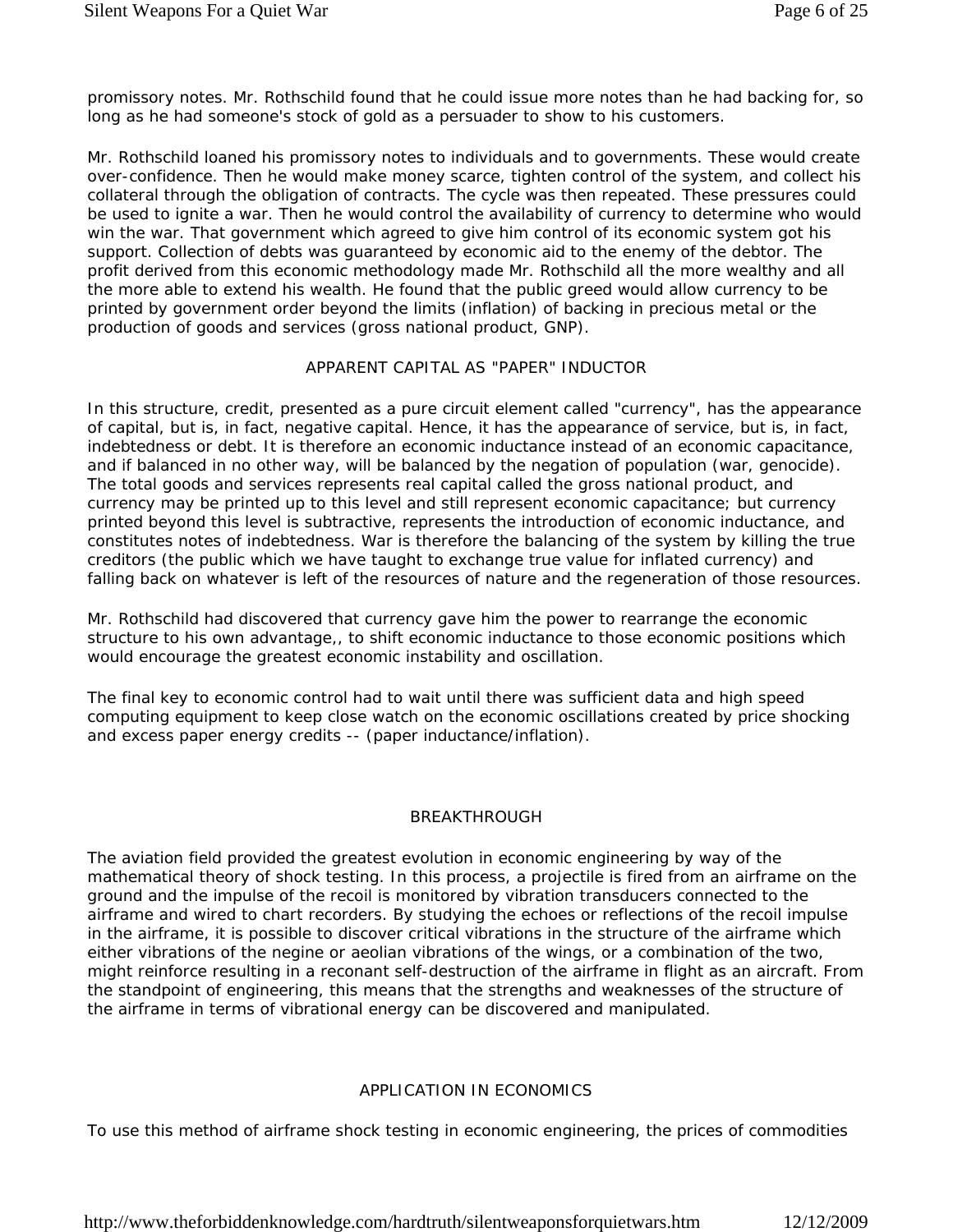are shocked, and the public consumer reaction is monitored. The resulting echoes of the economic shock are interpreted theoretically by computers and the psycho-economic structure of the economy is thus discovered. It is by this process that partial differential and difference matricos are discovered that define the family household and make possible its evolution as an economic industry (dissipative consumer structure). Then the response of the household to future shocks can be predicted and manipulated, and society becomes a well regulated animal with its reins under the control of a sophisticated computer-regulated social energy bookkeeping system.

Eventually every individual element of the structure comes under computer control through a knowledge of personal preferences, such knowledge guaranteed by computer association of consumer preferences (universal product code -- UPC -- zebra stripe pricing codes on packages) with identified consumers (identified via association with the use of a credit card and later a permanent 'tattooed' body number invisible under normal ambient illumination.

#### **SUMMARY**

Economics is only a social extension of a natural energy system. It, also, has its three passive components. Because of the distribution of wealth and the lack of communication and consequent lack of data, this field has been the last energy field for which a knowledge of these three passive components has been developed.

Since energy is the key to all activity on the face of the earth, it follows that in order to attain a monopoly of energy, raw materials, goods, and services and to establish a world system of slave labor, it is necessary to have a first strike capability in the field of economics. In order to maintain our position, it is necessary that we have absolute first knowledge of the science of control over all economic factors and the first experience at engineering the world economy.

In order to achieve such sovereignty, we must at least achieve this one end: that the public will not make either the logical or mathematical connection between economics and the other energy sciences or learn to apply such knowledge.

This is becoming increasingly difficult to control because more and more businesses are making demands upon their computer programmers to create and apply mathematical models for the management of those businesses.

It is only a matter of time before the new breed of private programmer/economists will catch on to the far reaching implications of the work begun at Harvard in 1948. The speed with which they can communicate their warning to the public will largely depend upon how effective we have been at controlling the media, subverting education, and keeping the public distracted with matters of no real importance.

#### THE ECONOMIC MODEL

Economics, as a social energy science has as a first objective the description of the complex way in which any given unit of resources is used to satisfy some economic want. (Leontief Matrix) The first objective, when it is extended to get the most product from the least or limited resources, comprises that objective of general military) and industrial logistics known as Operations Research. (See simplex method of linear programming.)

The Harvard Economic Research Project (1948-) was an extension of World War II Operations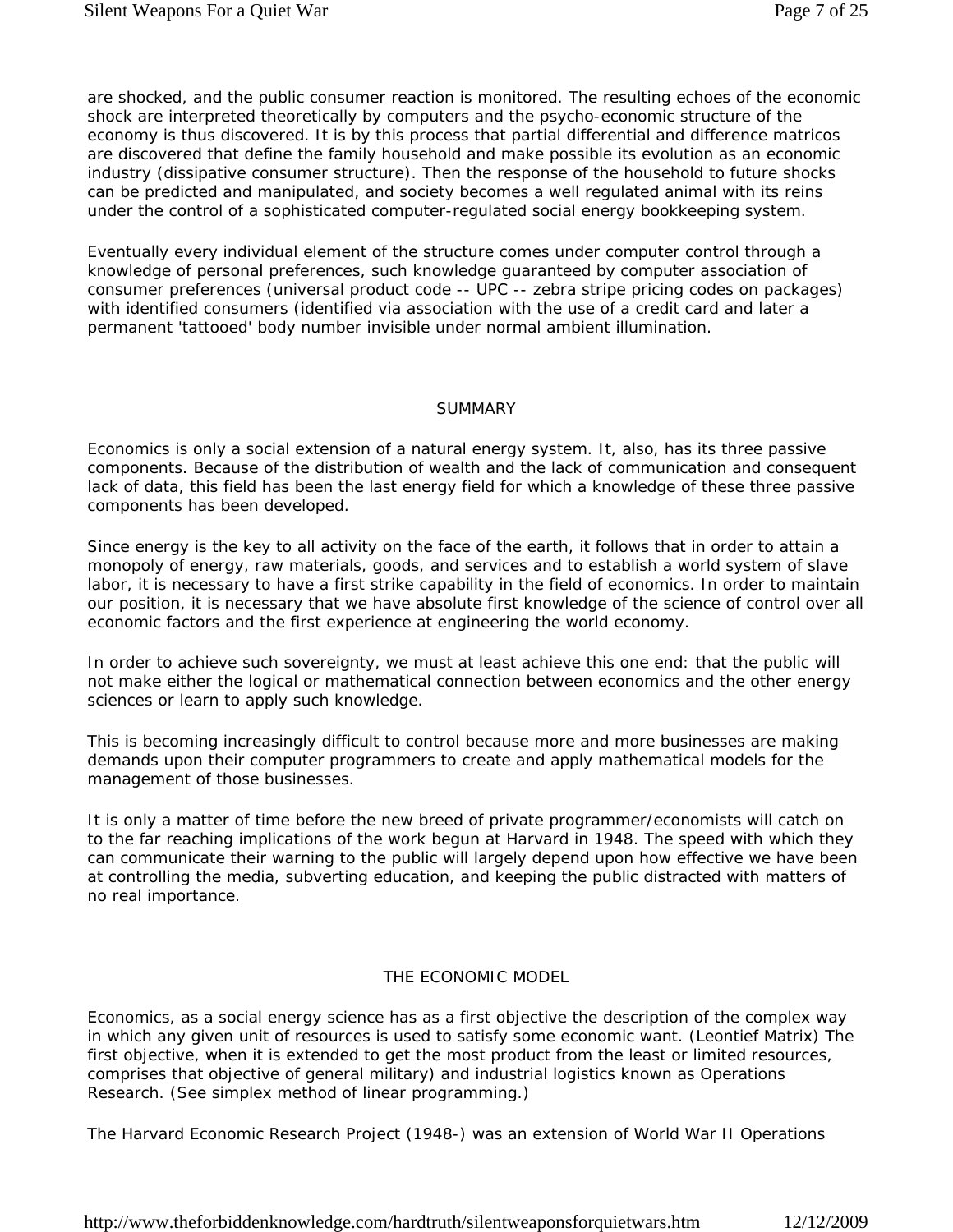Research. Its purpose was to discover the science of controlling an economy; at first the American economy, and then the world economy. It was felt that with sufficient mathematical foundation and data, it would be nearly as easy to predict and control the trend of an economy as to predict and control the trajectory of a projectile. Such as proven to be the case. Moreover, the economy has been transformed into a guided missile on target.

The immediate aim of the Harvard project was to discover the economic structure, what forces change that structure, how the behavior of the structure can be predicted, and how it can be manipulated. What was needed was a well organized knowledge of the mathematical structures and interrelationships of investment, production, distribution, and consumption. To make a short story of it all, it was discovered than an economy obeyed the same, laws as electricity and that all of the mathematical theory and practical and computer know-how developed for the electronic field could be directly applied in the study of economics. This discovery was not openly declared, and its more subtle implications were and are kept a closely guarded secret, for example that in an economic model, human life is measured in dollars, and that the electric spark generated when opening a switch connected to an active inductor in mathematically analogous to the initiation of a war.

The greatest hurdle which theoretical economists faced was the accurate description of the household as an industry. This is a challenge, because consumer purchases are a matter of choice which in turn is influenced by income, price, and other economic factors.

This hurdle was cleared in an indirect and statistically approximate way by an application of shock testing to determine the current characteristics, called current technical coefficients, of a household industry. Why GAS Costs \$2.00 Per Gallon

Finally, because problems in theoretical economics can be translated very easily into problems in theoretical electronics, and the solution translated back again, it follows that only a book of language translation and concept definition needed to be written for economics. The remainder could be gotten from standard works on mathematics and electronics. This makes the publication of books on advanced economics unnecessary, and greatly simplifies project security.

## INDUSTRIAL DIAGRAMS

An ideal industry is defined as a device which receives value from other industries in several forms and converts it into one specific product for sales and distribution to other industries. It has several inputs and one output. What the public normally thinks of as one industry is really an industrial complex where several industries under one roof produce one or more products.

The flow of product from industry  $#1$  (supply) to industry  $#2$  (demand) is denoted by 112. The total flow out of industry 'K' is denoted by I k . (sales, etc.)

A node is a symbol of collection and distribution of flow. Node #3 receives from industry #3 and distributes to industries  $#1$  through  $#3$ . If industry  $#3$  manufactures chairs, then a flow from Industry  $#3$  back to industry  $#3$  simply indicates that industry  $#3$  is using part of its own output product, for example, as office furniture. Therefore, the flow may be summarized by the equations:

#### THREE INDUSTRIAL CLASSES

Industries fell into three categories or class by type of output.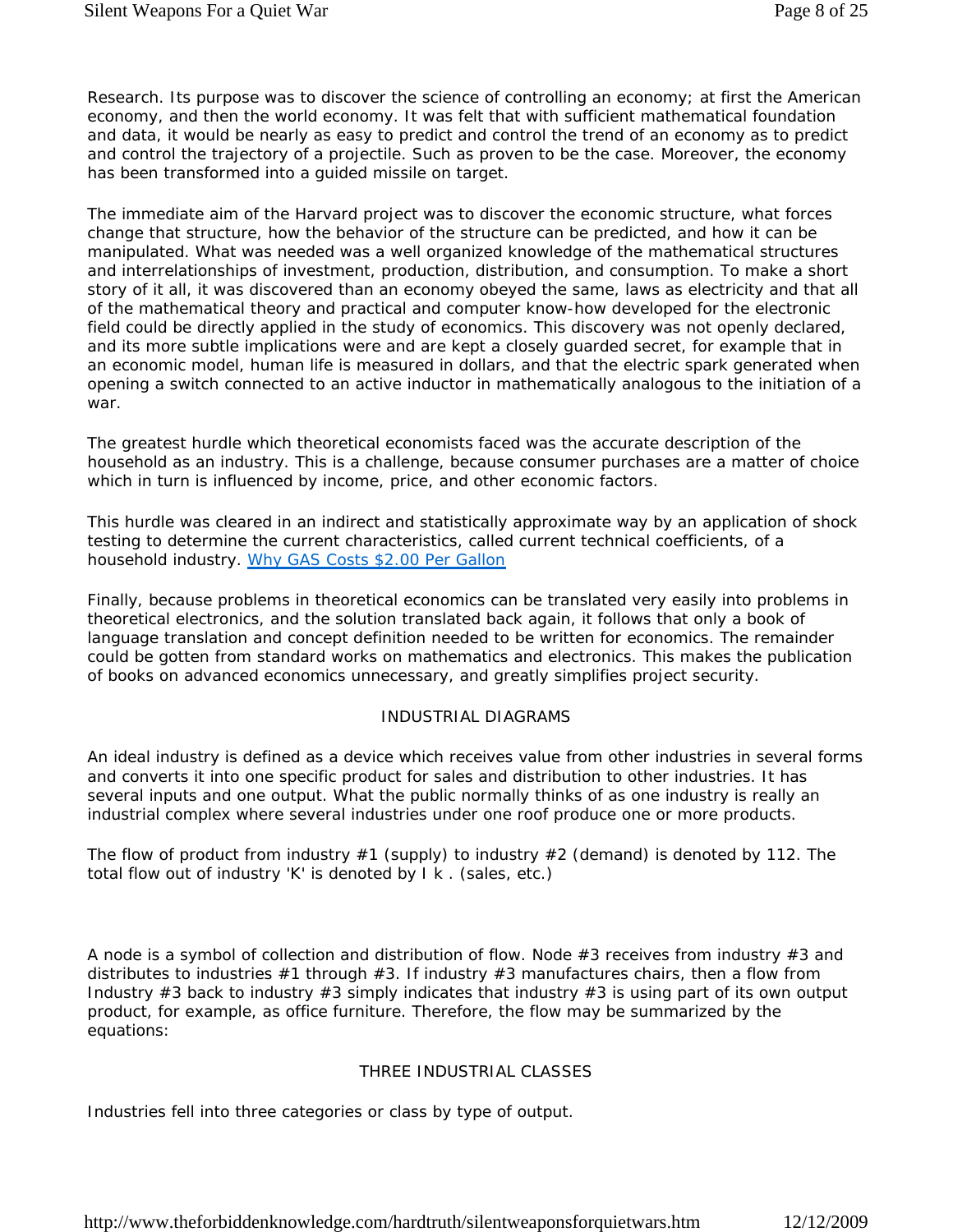Class #1 - Capital (resources)

Class #2 - Goods (commodities or use - dissipative)

Class #3 - Services (action of population)

Class # 1 Industries exist at three levels

(1) Nature - sources of energy and raw materials.

(2) Government - printing of currency equal to gross national product (GNP), and extension of currency in excess of GNP.

(3) Banking - loaning of money for interest, and extension (counterfeiting) of economic value through deposit loan account - inflation.

Class  $# 2$  industries exist as producers of tangible or consumer (dissipated) products. This sort of activity is usually recognized and labeled by the public as an 'industry'.

Class # 3 industries are those which have service rather than a tangible product as their output. These industries are called (1) households, and (2) governments. Their output is human activity of a mechanical sort, and their basis is population.

## AGGREGATION

The whole economic system can be represented by a three industry model if one allows the names of the outputs to be (1) capital, (2) goods, and (3) services. The problem with this representation is that it would not show the influence of, say, the textile industry on the ferrous metal industry. This is because both the textile industry and the ferrous metal industry would be contained within a single classification called the 'goods industry' and by this process of combining or aggregating these two industries under one system block they would lose their economic individuality.

## THE E-MODEL

A national economy consists of simultaneous flows of production, distribution, consumption, and investment. If all of these elements including labor and human functions are assigned a numerical value in like units of measure, say, 1939 dollars, on this flow can be further represented by a current flow in an electronic circuit, and its behavior can be predicted and manipulated with useful precision.

The three ideal passive energy components of electronics, the capacitor, the resistor, and the inductor correspond to the three ideal passive energy components of economics called the pure industries of capital, goods, and services, resp..

Economic capacitance represents the storage of capital in one form or another.

Economic conductance represents the level of conductance of materials for the production of goods.

Economic inductance represents the inertia of economic value in motion. This is a population phenomenon known as services.

## ECONOMIC INDUCTANCE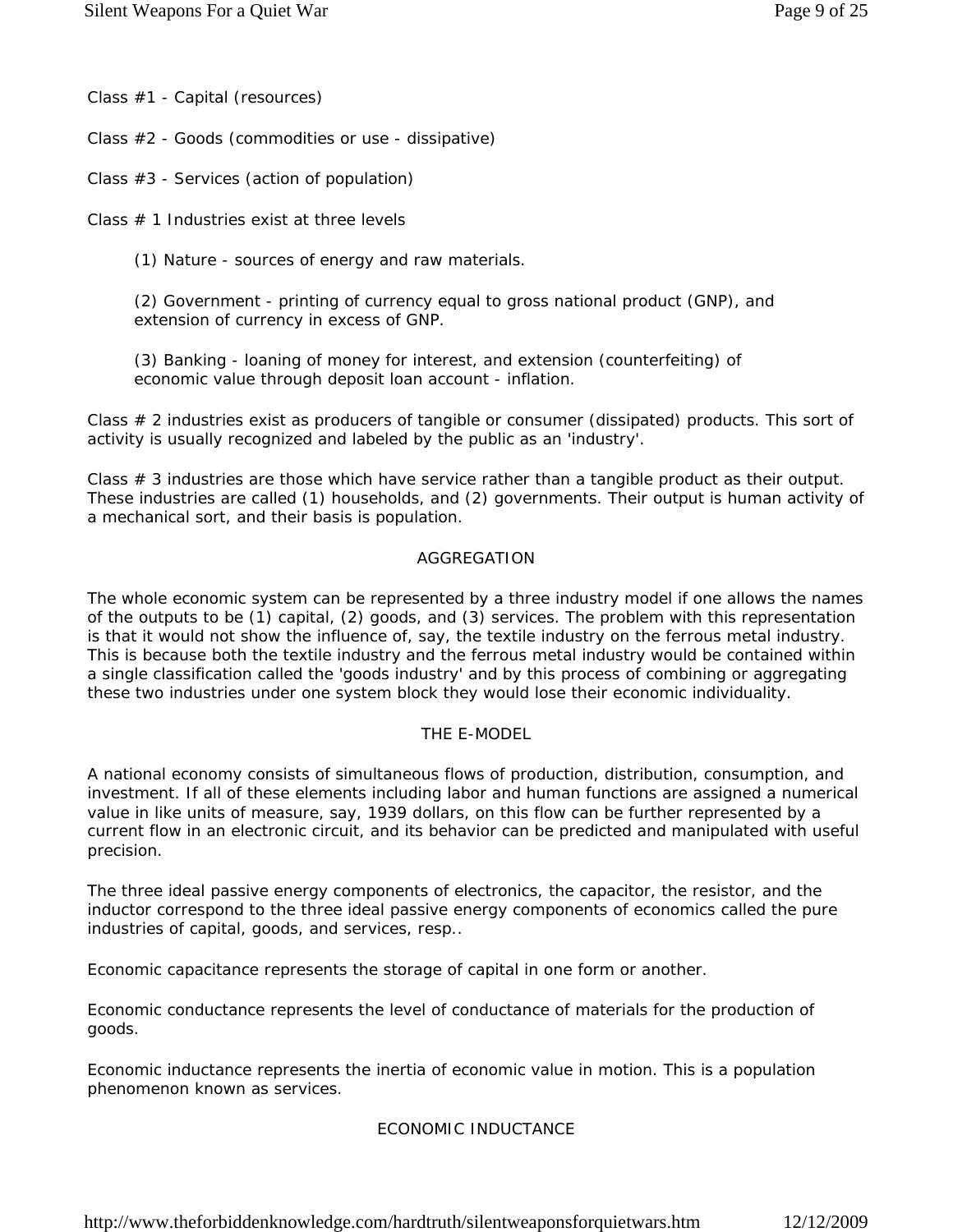An electrical inductor (e.g., a coil of wire) has an electric current as its primary phenomenon and a magnetic field as its secondary phenomenon (inertia). Corresponding to this, an economic inductor has a flow of economic value as its primary phenomenon and a population field as its secondary phenomenon of inertia. When the flow of economic value (e.g., money) diminishes, the human population field collapses in order to keep the economic value (money) flowing (extreme case war).

The public inertia is a result of consumer buying habits, expected standard of living, etc., and is generally a phenomenon of self-preservation.

## INDUCTIVE FACTORS TO CONSIDER

(1) Population

(2) magnitude of the economic activities of the government.

(3) the method of financing these government activities (see Peter-Paul Principle-inflation of the currency)

## TRANSLATION

## (A few examples will be given.)

CHARGE -- coulombs

-- dollars (1939).

FLOW/CURRENT -- amperes (coulombs per second)

-- dollars of flow per year.

MOTIVATING FORCE -- volts -- dollars (output) demand.

CONDUCTANCE -- amperes per volt.

-- dollars of flow per year per dollar demand.

CAPITANCE -- coulombs per volt.

-- dollars of production inventory/stock per dollar demand.

## TIME-FLOW RELATIONSHIPS AND SELF-DESTRUCTIVE OSCILLATIONS

An ideal industry may be symbolized electronically in various ways. The simplest way is to represent a demand by a voltage and a supply by a current. When this is done, the relationship between the two becomes what is called an admittance, which can result from three economic factors: (1) hindsight flow, 2) present flow, and (3) foresight flow.

Foresight flow is the result of that property of living entities to cause energy (food) to be stored for a period of low energy (e.g., a winter season). It consists of demands made upon an economic system for that period of low energy (winter season). In a production industry it takes several forms, one of which is known as production stock or inventory. In electronic symbology this specific industry demand (a pure capital industry) is represented by capacitance and the stock or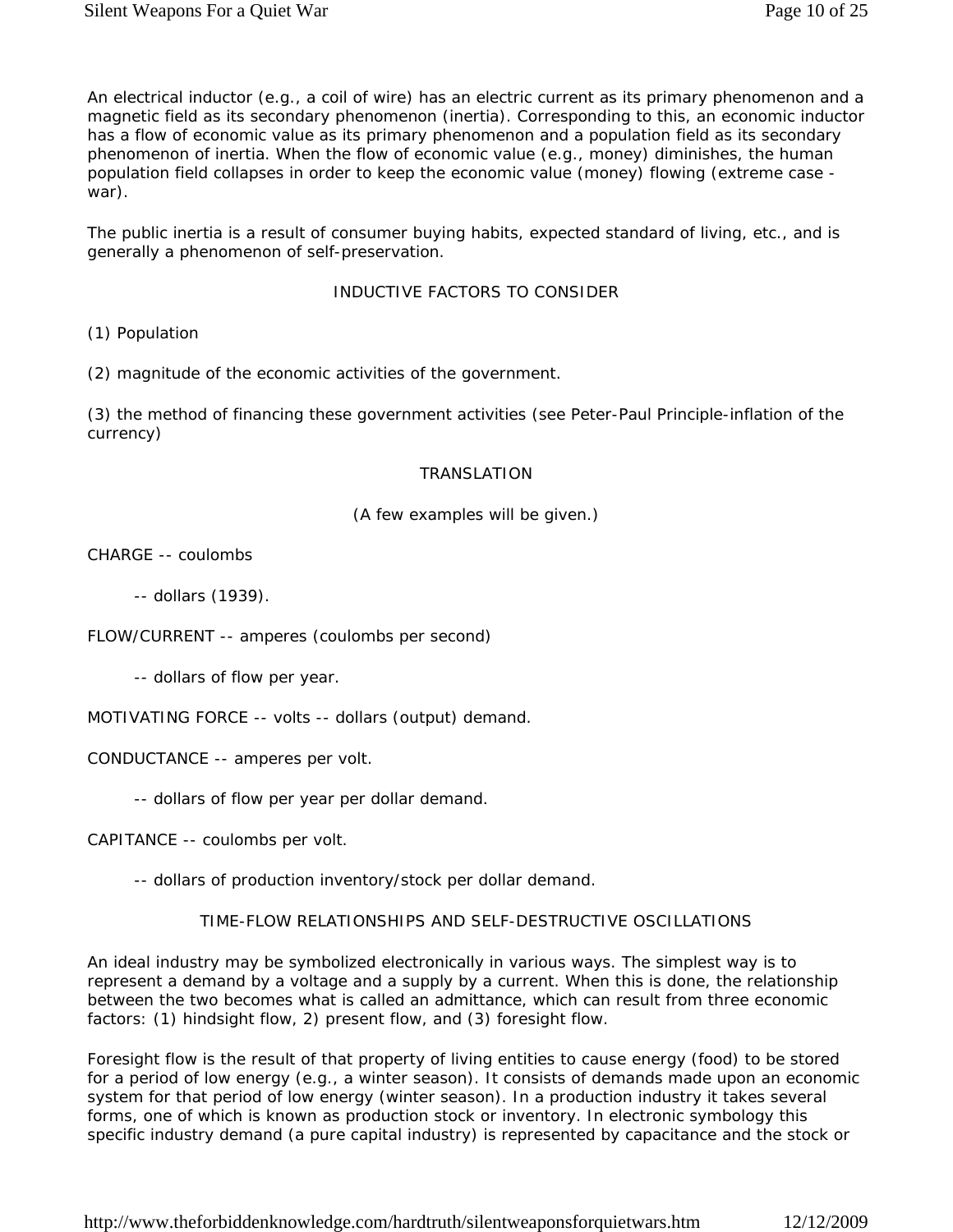resource is represented by a stored charge. Satisfaction of an industry demand suffers a lag because of the loading effect of inventory priorities.

Present flow ideally involves no delays. It is, so to speak, input today for output today, a 'hand to mouth' flow. In electronic symbology, this specific industry demand (a pure use industry) is represented by a conductance which is then a simple economic valve (a dissipative element).

Hindsight flow is known as habit or inertia. In electronics, this phenomenon is the characteristic of an inductor (economic analog = a pure service industry) in which a current flow (economic analog = flow of money) creates a magnetic field (economic analog = active human population) which, if the current (money flow) begins to diminish, collapses (war) to maintain the current (flow of money -- energy).

Other large alternatives to war as economic inductors or economic flywheels are an open-ended social welfare program, or enormous (but fruitful) open-ended space program.

The problem with stabilizing the economic system is that there is too much demand on account of (1) too much greed and (2) too much population.

This creates excessive economic inductance which can only be balanced with economic capacitance (true resources or value - e.g. in goods or services). The social welfare program is nothing more than an open-ended credit balance system which creates a false capital industry to give non-productive people a roof over their heads and food in their stomachs. This can be useful, however, because the recipients become state property, in return for the 'gift' , a standing array for the elite. For he who pays the piper, picks the tune. Those who get hooked on the economic drug, must go to the elite for a fix. In this, the method of introducing large amounts of stabilizing capacitance is by borrowing on the future 'credit' of the world. This is a fourth law of motion - onset, and consists of performing an action and leaving the system before the reflected reaction returns to the point of action -- a delayed reaction. The means of surviving the reaction is by changing the system before the reaction can return. By this means, politicians become popular in their own time and the public pays for it later. In fact the measure of such a politician is the delay time. The same thing is achieved by a government by printing money beyond the limit of the gross national product, an economic process called inflation. This puts a large quantity of money into the hands of the public and maintains a balance against their greed, creates a false selfconfidence in them and, for a while, stays the wolf from the door.

They must eventually resort to war to balance the account, because war ultimately is merely the act to keep the responsibility and blood off the public conscience. (See section on consent factors and social-economic structuring.)

If the people really cared about their fellow man, they would control their appetites (greed, procreation, etc.) so that they would not have to operate on a credit or welfare social system which steals from this worker to satisfy the bum.

Since most of the general public will not exercise restraint, there are only two alternatives to reduce the economic inductance of the system.

(1) Let the populace bludgeon each other to death in war, which will only result in a total destruction of the living earth.

(2) Take control of the world by the use of economic 'silent weapons' in a form of 'quiet warfare', and reduce the economic inductance of the world to a safe level by a process of benevolent slavery and genocide.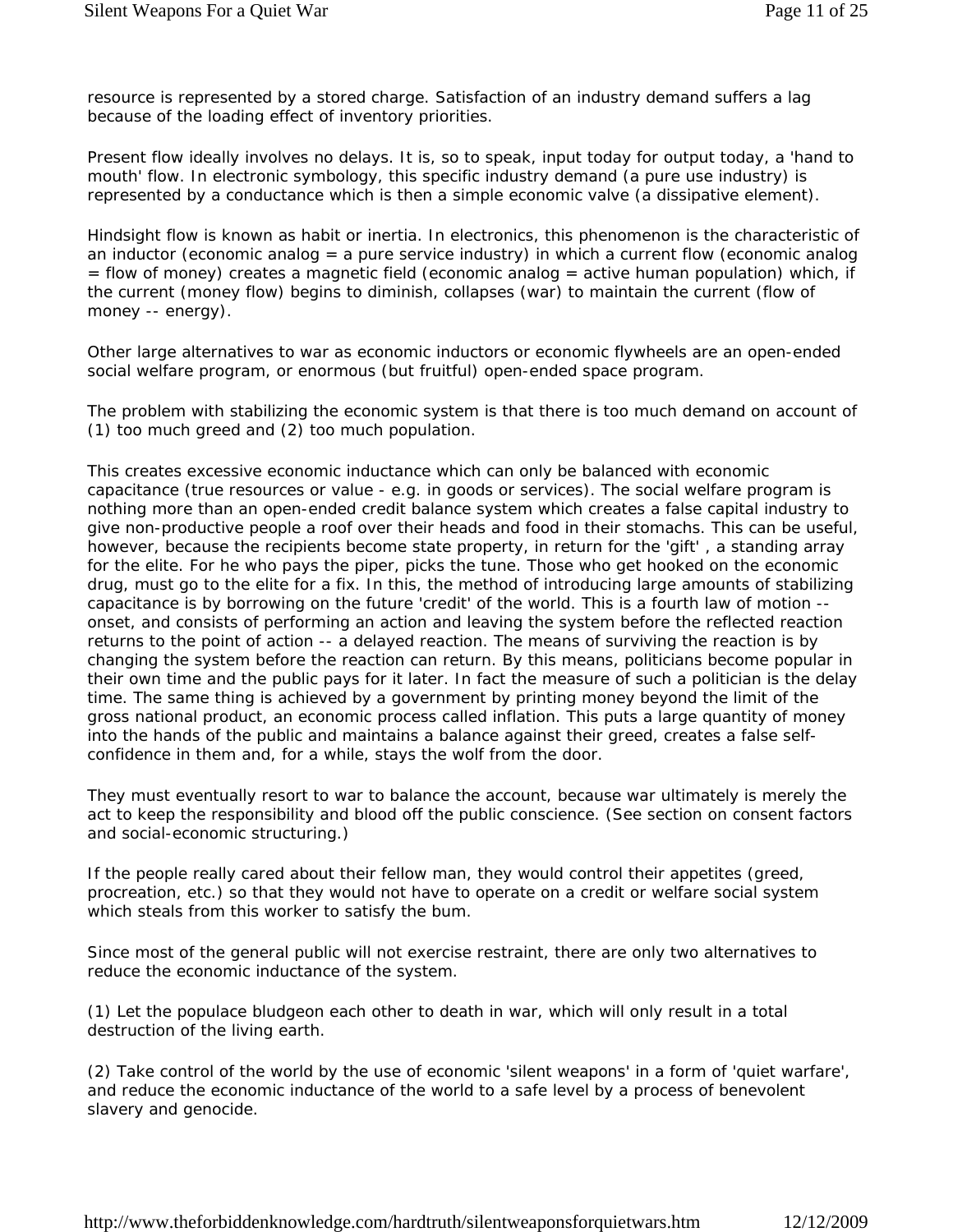The latter option has been taken as the obviously better option. At this point it should be crystal clear to the reader why absolute secrecy about the silent weapons is necessary. The general public refuses to improve its own mentality and its faith in its fellow man. It has become a herd of proliferating barbarians, and, so' to speak, a blight upon the fate of the earth. They do not care enough about economic science to learn why they have not been able to avoid war despite religious morality, and their religious or self-gratifying refusal to deal with earthly problems renders the solution of the earthly problem unreachable by them. It is left to those few who are truly willing to think and survive as the fittest to survive, to solve the problem for themselves as the few who really care. Otherwise, exposure of the silent weapon would destroy our only hope of preserving the seed of future true humanity.

## THE HOUSEHOLD INDUSTRY

The industries of finance (banking), manufacturing, and government, real counterparts of the pure industries of capital, goods, and services, are easily defined because they are generally logically structured. Because of this their processes can be described mathematically and their technical coefficients can be easily deduced. This, however, is not the case with the service industry known as the household industry.

## HOUSEHOLD MODELS

When the industry flow diagram is represented by a 2-block system of households on the right and all other industries on the left, the following results.

## (labor, etc.)

The arrows from left to right labeled A, B, C, etc., denote flow of economic value from the industries in the left hand block to the industry in the right hand block called 'households'. These may be thought of as the monthly consumer flows of the following commodities. A - alcoholic beverages, B - beef, C - coffee, ..., U - unknown, etc..

The problem which a theoretical economist faces is that the consumer preferences of any household is not easily predictable and the technical coefficients of any one household tend to be a non-linear, very complex, and variable function income, prices, etc.

Computer information derived from the use of the universal product code in conjunction with credit card purchase as an individual household identifier could change this state of affairs. But the U.P.C. method is not yet available on a national or even a significant regional scale. To compensate for this data deficiency, an alternate indirect approach of analysis has been adopted known as economic shock testing. This method, widely used in the aircraft manufacturing industry develops an aggregate statistical sort of data.

Applied to economics, this means that all of the households in one region or in the whole nation are studied as a group or class rather than individually, and the mass behavior rather than individual behavior is used to discover useful estimates of the technical coefficients governing the economic structure of the hypothetical single household industry.

Notice in the industry flow diagram that the values for the flows A,B,C, etc., are accessible to measurement in terms of selling prices and total sales of commodities.

One method of evaluating the technical coefficients of the household industry depends upon shocking the prices of a commodity and noting the changes in the sales of all of the commodities.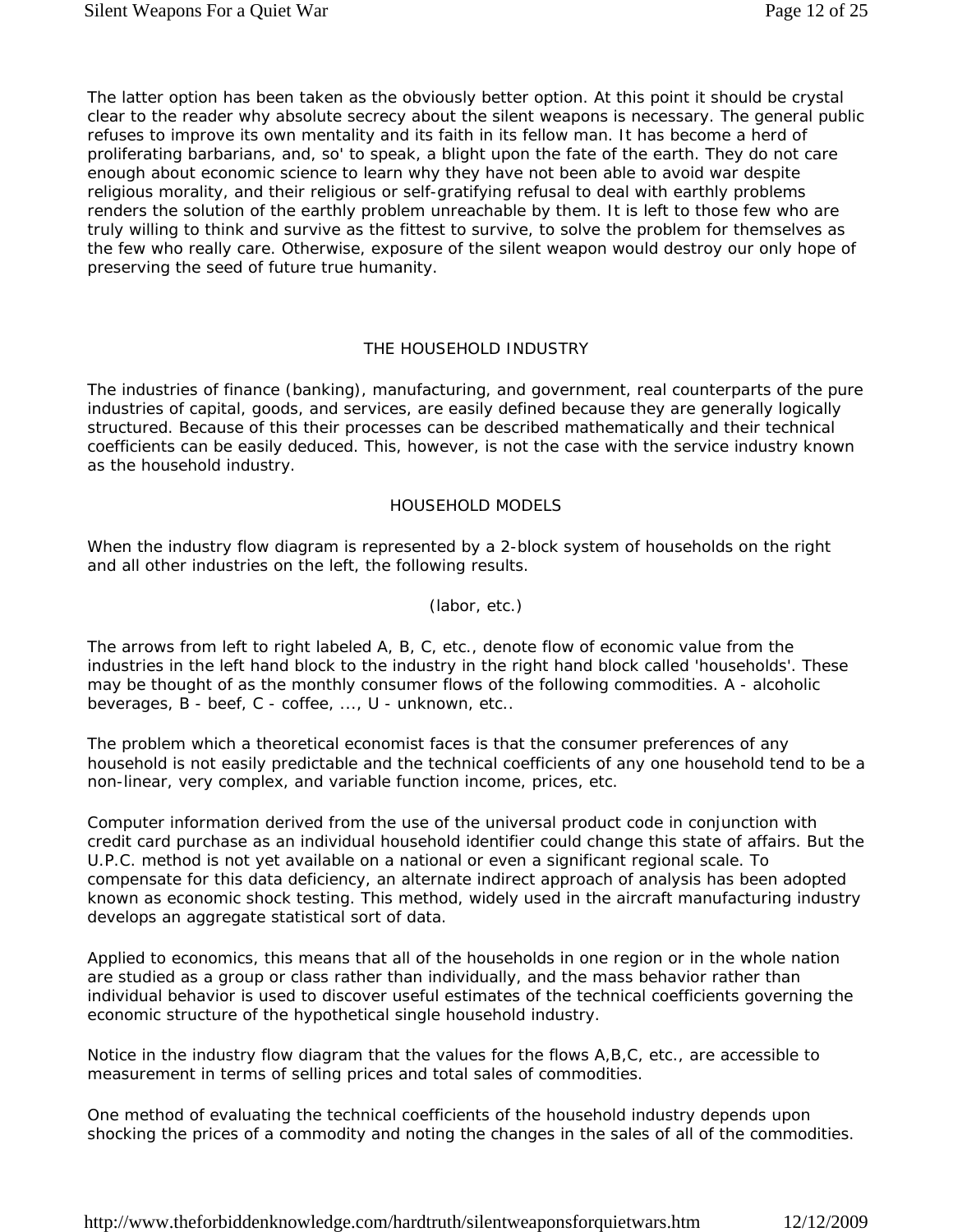## ECONOMIC SHOCK TESTING

In recent times, the application of Operations Research to the study of the public economy has been obvious for anyone who understands the principles of shock testing.

In the shock testing of an aircraft airframe, the recoil impulse of firing a gun mounted on that airframe causes shock waves in that structure which tell aviation engineers the conditions under which parts of the airplane or the whole airplane or its wings will start to vibrate or flutter like a guitar string, a flute reed, or a tuning fork, and disintegrate or fall apart in flight.

Economic engineers achieve the same result in studying the behavior of the economy and the consumer public by carefully selecting a staple commodity such as beef, coffee, gasoline, or sugar and then causing a sudden change or shock in its price or availability, thus kicking everybody's budget and buying habits out of shape.

They then observe the shock waves which result by monitoring the changes in advertising, prices, and sales of that and other commodities.

The objective of such studies is to acquire know-how to set the public economy into a predictable state of motion or change, even a controlled self-destructive state of motion which will convince the public that certain "expert" people should take control of the money system and reestablish security (rather than liberty and justice) for all. When the subject citizens are rendered unable to control their financial affairs, they of course, become totally enslaved, a source of cheap labor.

Not only the prices of commodities, but also the availability of labor can be used as the means of shock testing. Labor strikes deliver excellent test shocks to an economy, especially in the critical service areas of trucking (transportation), communication, public utilities (energy, water, garbage collection), etc.

By shock testing, it is found that there is a direct relationship between the availability of money flowing in an economy and the psychological outlook and response of masses of people dependent upon that availability.

For example, there is a measurable, quantitative relationship between the price of gasoline, and the probability that a person would experience a headache, feel a need to watch a violent movie, smoke a cigarette, or go to a tavern for a mug of beer.

It is most interesting that, by observing and measuring the economic modes by which the public tries to run from their problems and escape from reality, and by applying the mathematical theory of Operations Research, it is possible to program computers to predict the most probable combination of created events (shocks) which will bring about a complete control and subjugation of the public through a subversion of the public economy (by shaking the plum tree).

## INTRODUCTION TO THE THEORY OF ECONOMIC SHOCK TESTING

Let the prices and total sales of commodities be given and symbolized as follows.

Let us assume a simple economic model in which the total number of important (staple) commodities are represented as beef, gasoline, and an aggregate of all other staple commodities which we will call the hypothetical miscellaneous staple commodity 'M'. (e.g., M is an aggregate of C, S, T, U, etc..)

#### INTRODUCTION TO ECONOMIC AMPLIFIERS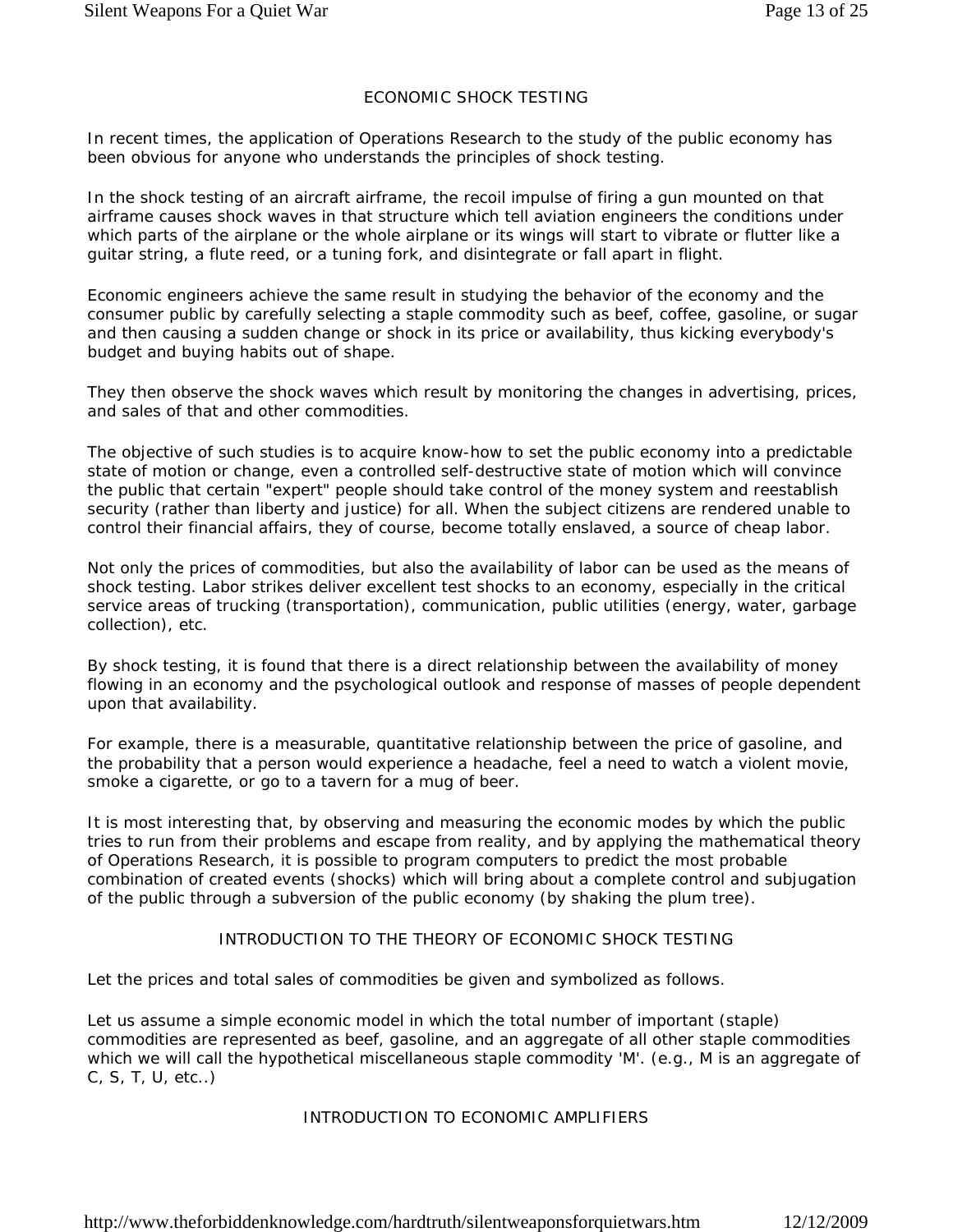Economic amplifiers are the active components of economic engineering. The basic characteristic of any amplifier, (mechanical, electrical, or economic) is that it receives an input control signal and delivers energy from an independent energy, source to a specified output terminal in a predictable relationship to that input control signal.

The simplest form of economic amplifier is a device called advertising.

If a person is spoken to by a T.V. advertiser as if he were a twelve year old, then, due to suggestibility, he will, with a certain probability, respond or react to that suggestion with the uncritical response of a twelve year old and will reach into his economic reservoir and deliver its energy to buy that product on impulse when he passes it in the store.

An economic amplifier may have several inputs and outputs. Its response might be instantaneous or delayed. Its circuit symbol might be a rotary switch if its options are exclusive, qualitative, 'go' or 'no go', or it might have its parametric input/output relationships specified by a matrix with internal energy sources represented.

Whatever its form might be, its purpose is to govern the flow of energy from a source to an output sink in direct relationship to an input control signal. For this reason, it is called an active circuit element or component.

Economic Amplifiers fall into classes called strategies, and in comparison with electronic amplifiers, the specific internal functions or an economic amplifier are called logistical instead of electrical.

Therefore, economic amplifiers not only deliver power gain, but also, in effect, are used to cause changes in the economic circuitry.

In the design of an economic amplifier we must have some idea of at least five functions, which are:

- (1) the available input signals,
- (2) the desired output control objectives,
- (3) the strategic objective,
- (4) the available economic power sources,
- (5) the logistical options.

The process of defining and evaluating these factors and incorporating the economic amplifier into an economic system has been popularly called game theory.

The design of an economic amplifier begins with a specification of the power level of the output, which can range from personal to national. The second condition is accuracy of response, i.e., how accurately the output action is a function of the input commands. High gain combined with strong feedback helps to deliver the required precision. Most of the error will be in the input data signal. Personal input data tends to be specific, while national input data tends to be statistical.

#### SHORT LIST OF INPUTS

Questions to be answered: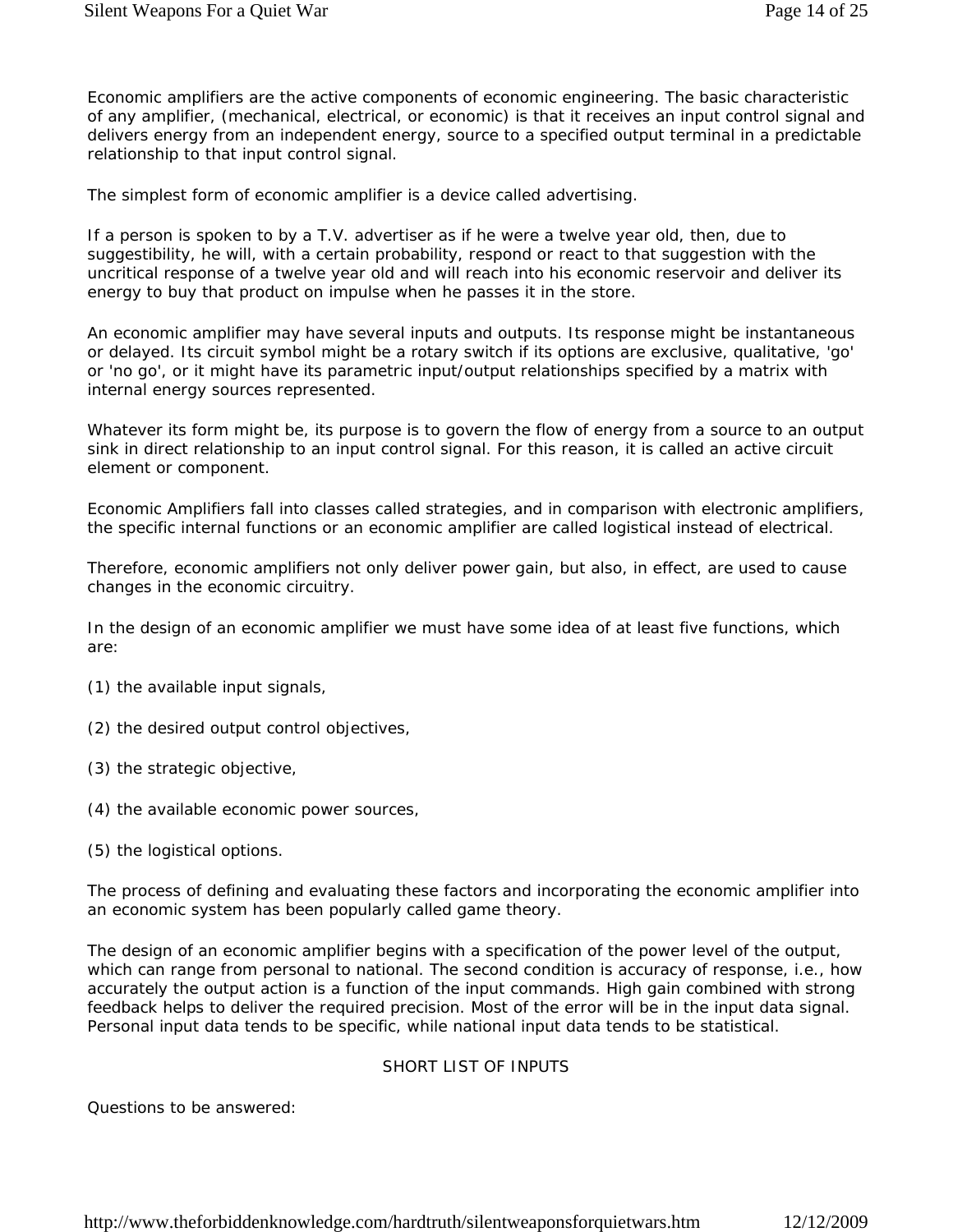- $(1)$  what  $(3)$  where  $(5)$  why
- $(2)$  when  $(4)$  how  $(6)$  who

General sources of information:

- (1) telephone taps (3) analysis of garbage
- (2) surveillance (4) behavior of children in school

## Standard of living by:

- (1) food (3) shelter
- (2) clothing (4) transportation

## Social contacts:

- (1) telephone itemized record of calls
- (2) family marriage certificate, birth certificates, etc.
- (3) friends, associates, etc.
- (4) memberships in organizations
- (5) political affiliation

THE PERSONAL PAPER TRAIL

Personal buying habits, i.e.,

Personal consumer preferences:

- (1) checking accounts
- (2) credit card purchases
- (3) ' tagged' credit card purchases the credit card purchase of products bearing the U.P.C. (Universal Product Code)

## Assets:

- (1) checking accounts (5) automobile, etc.
- (2) savings accounts (6) safety deposit at bank
- (3) real estate (7) stock market
- (4) business

## Liabilities: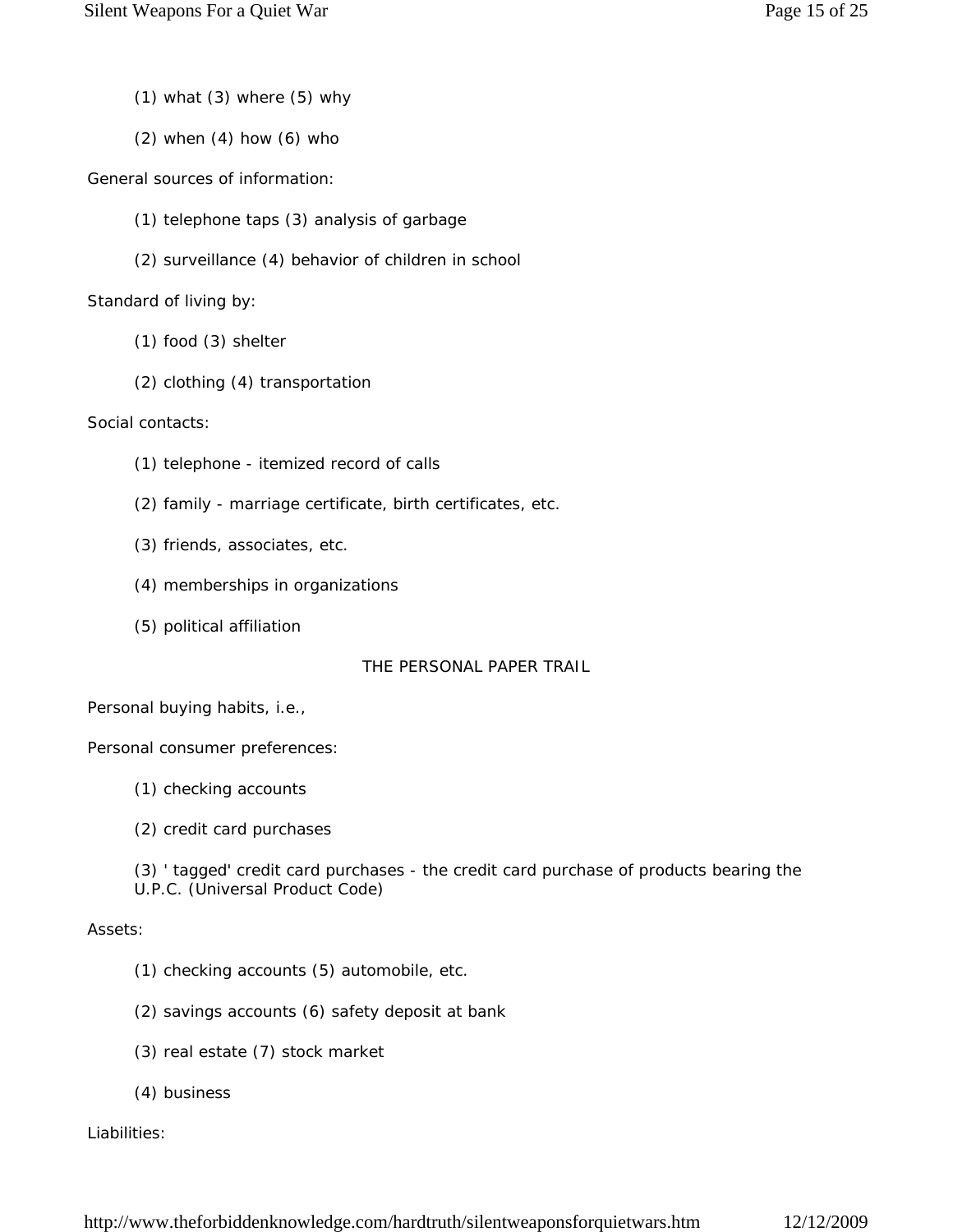- (1) creditors (3) loans
- (2) enemies (see legal) (4) consumer credit

Government sources (ploys)\*:

- (1) Welfare (4) doles
- (2) Social Security (5) grants
- (3) U.S.D.A. surplus food (6) subsidies

Government sources (via intimidation)

- (1) Internal Revenue Service
- (2) OSHA
- (3) Census
- (4) etc.

\* Principle of this ploy -- the citizen will almost always make the collection of information easy if he can operate on the 'free sandwich principle' of 'eat now, and pay later'.

Other Government sources -- surveillance of U.S. Mail.

HABIT PATTERNS -- PROGRAMMING

Strengths and weaknesses:

- (1) activities (sports, hobbies, etc.)
- (2) see 'legal' (fear, anger, etc. crime record)
- (3) hospital records (drug sensitivities, reaction to pain, etc.)

(4) psychiatric records (fears, angers, disgusts, adaptability, reactions to stimuli, violence, suggestibility or hypnosis, pain, pleasure, love and sex)

Methods of coping -- adaptability -- behavior:

- (1) consumption of alcohol
- (2) consumption of drugs
- (3) entertainment
- (4) religious factors influencing behavior
- (5) other methods of escaping from reality.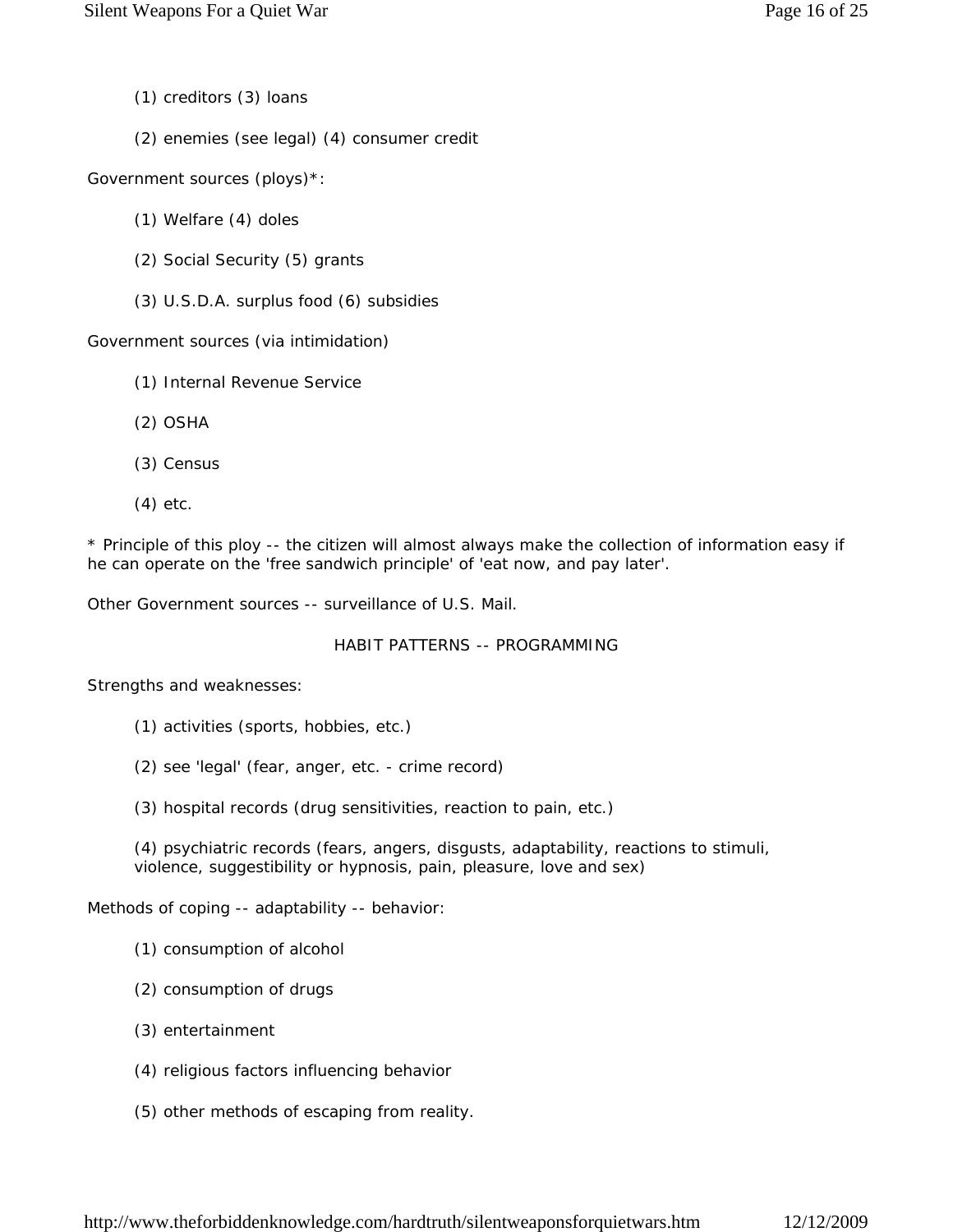Payment modus operandi (MO) -- pay on time, etc.:

- (1) payment of telephone bills
- (2) energy purchases (electric, gas...)
- (3) water purchases
- (4) repayment of loans
- (5) house payments
- (6) automobile payments
- (7) payments on credit cards

#### Political sensitivity:

- (1) beliefs (3) position (5) projects/activities
- (2) contacts (4) strengths/weaknesses
- Legal inputs behavior control

(Excuses for investigation, search, arrest, or employment of force to modify behavior.)

- (1) court reports (4) reports made to police
- (2) police records NCIC (5) insurance information
- (3) driving record (6) anti-establishment acquaintances

#### NATIONAL INPUT INFORMATION

Business sources (via I.R.S., etc.):

- (1) prices of commodities
- (2) sales
- (3) investments in
	- (a) stocks/inventory
	- (b) production tools and machinery
	- (c) buildings and improvements
	- (d) the stock market

Banks and credit bureaus: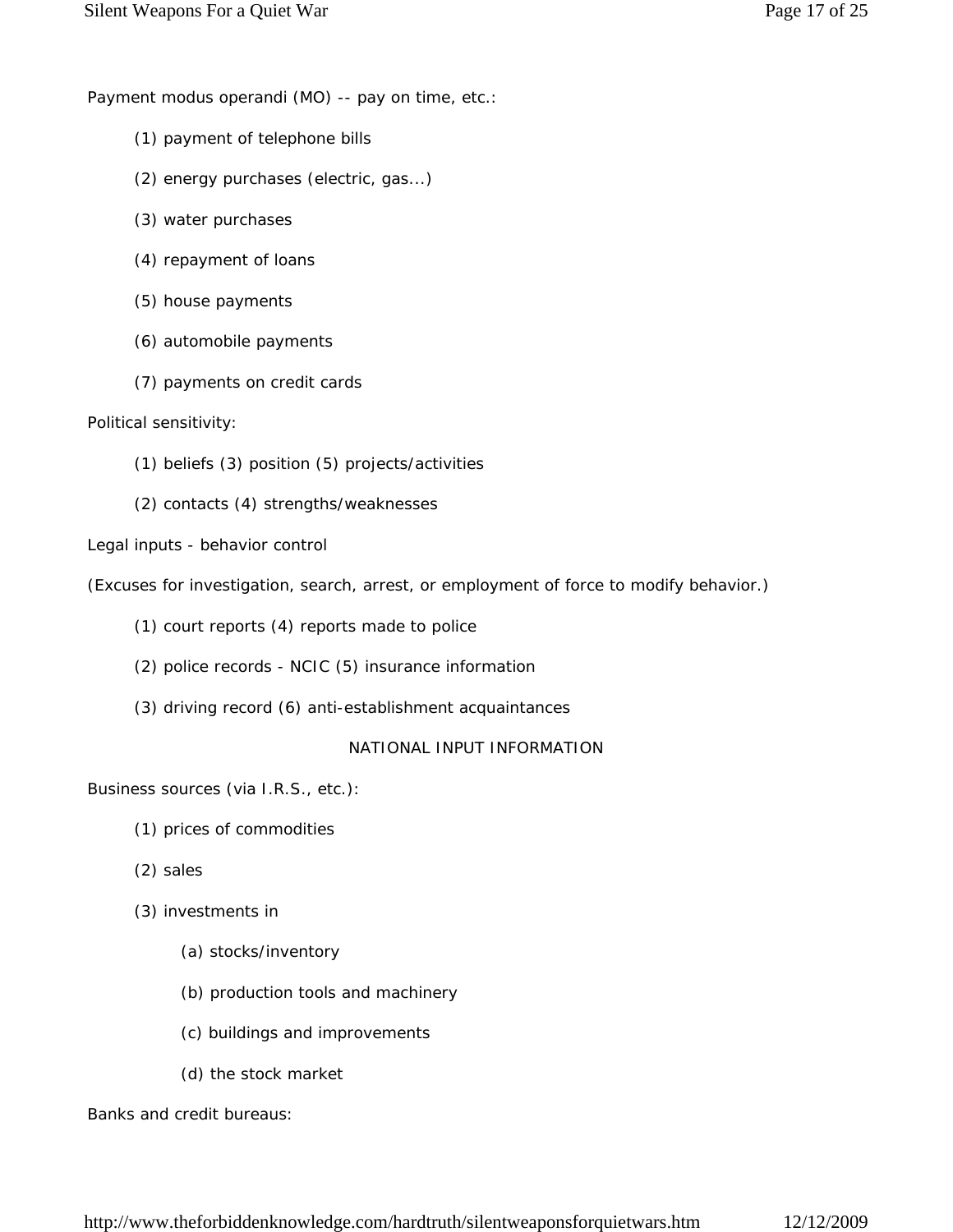- (1) credit information
- (2) payment information

Miscellaneous Sources:

- (1) polls and surveys
- (2) publications
- (3) telephone records
- (4) energy and utility purchases

## SHORT LIST OF OUT PUTS

Outputs - create controlled situations

- manipulation of the economy. hence society
- control by control of compensation and losses.

## Sequence:

- (1) allocates opportunities.
- (2) destroys opportunities.
- (3) controls the economic industry.
- (4) controls the availability of raw materials
- (5) controls capital.
- (6) controls bank rates.
- (7) controls the inflation of the currency.
- (8) controls the possession of property.
- (9) controls the industrial capacity.
- (10) controls manufacturing.
- (11) controls the availability of goods (commodities).
- (12) controls the prices of commodities.
- (13) controls services, the labor force, etc.
- (14) controls payments to government officials.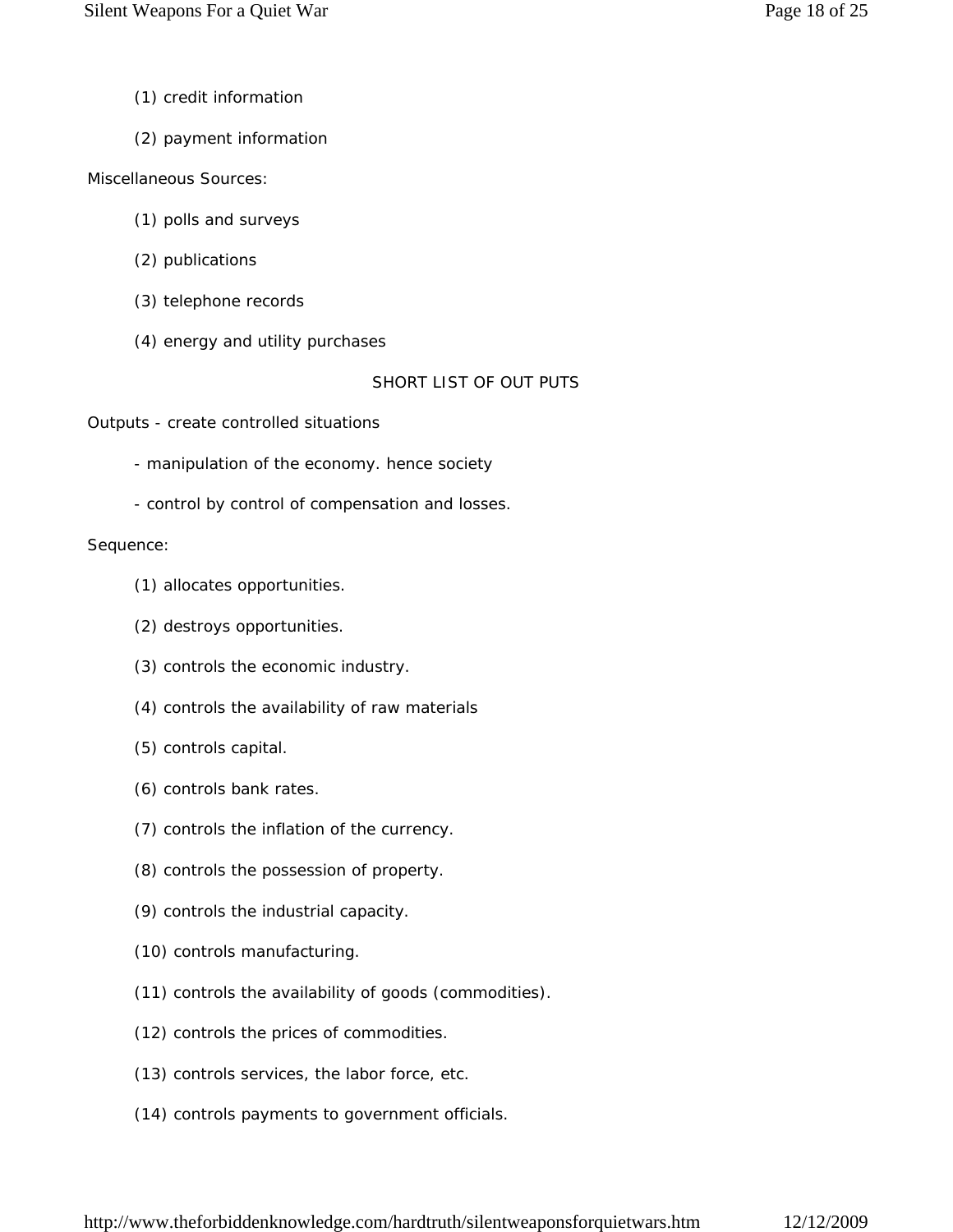- (15) controls the legal functions
- (16) controls the personal data file uncorrectable by the party slandered.
- (17) controls advertising.
- (18) controls media content.
- (19) controls material available for T.V. viewing.
- (20) disengages attention from real issues.
- (21) engages emotions.
- (22) creates disorder, chaos, and insanity.
- (23) controls design of more probing tax forms.
- (24) controls surveillance.
- (25) controls the storage of information.
- (26) develops psychological analyses and profiles of individuals.
- (27) controls legal functions (repeat of 15).
- (28) controls sociological factors.
- (29) controls health options.
- (30) preys on weaknesses.
- (31) cripples strengths.
- (32) leaches wealth and substance.

## DIVERSION, THE PRIMARY STRATEGY

Experience has proven that the simplest method of securing a silent weapon and gaining control of the public is to keep the public undisciplined and ignorant of basic systems principles on the one hand, while keeping them confused, disorganized, and distracted with matters of no real importance on the other hand.

This is achieved by:

(1) Disengaging their minds, sabotaging their mental activities, by providing a low quality program of public education in mathematics, logic, systems design, and economics, and by discouraging technical creativity.

(2) Engaging their emotions, increasing their self-indulgence and their indulgence in emotional and physical activities, by: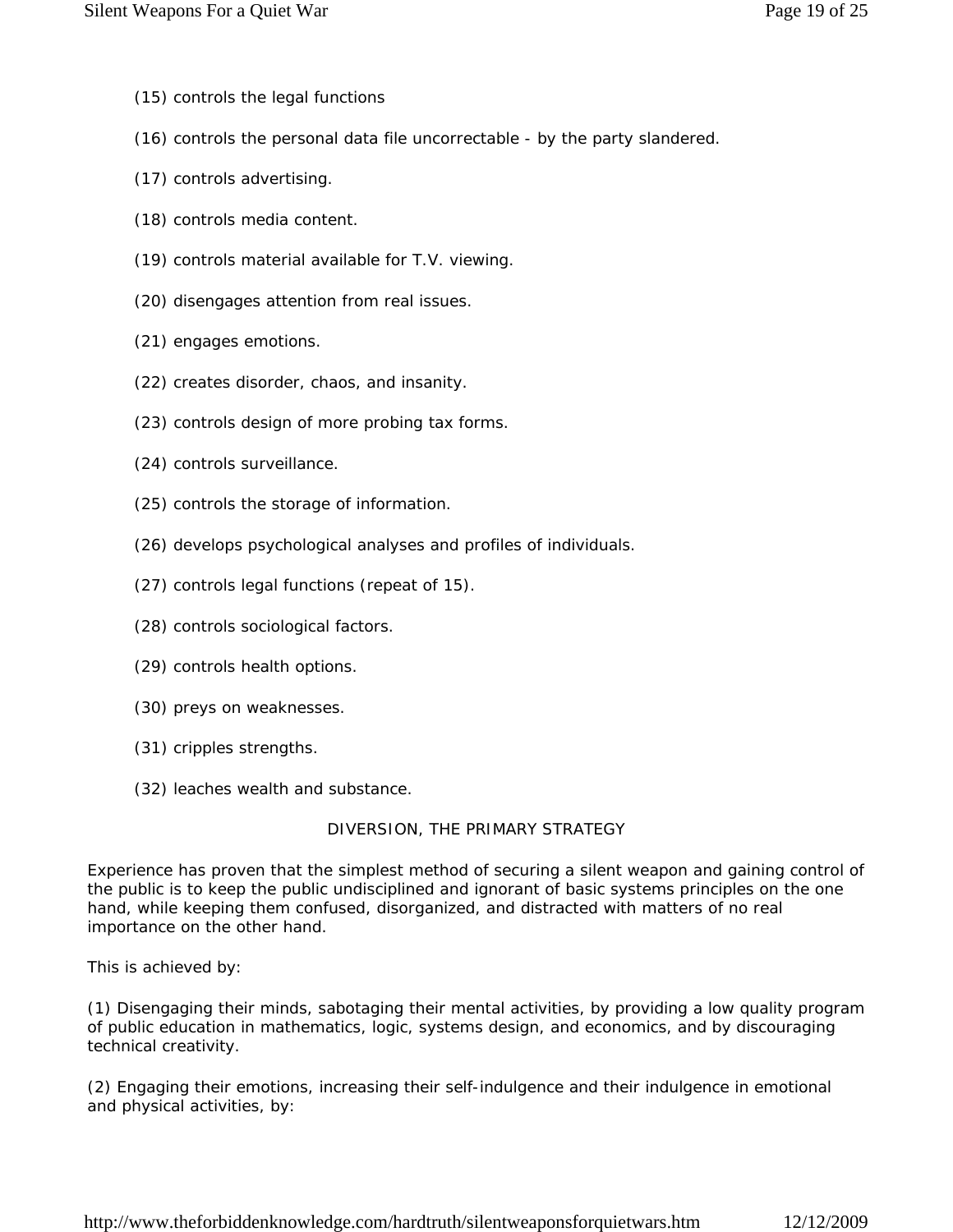(a) unrelenting emotional affrontations and attacks (mental and emotional rape) by way of a constant barrage of sex, violence, and wars in the media - especially the T.V. and the newspapers.

(b) giving them what they desire - in excess - "junk food for thought" and depriving them of what they really need.

(3) Rewriting history and law and subjecting the public to the deviant creation, thus being able to shift their thinking from personal needs to highly fabricated outside priorities.

These preclude their interest in and discovery of the silent weapons of social automation technology.

The general rule is that there is profit in confusion; the more confusion, the more profit. Therefore, the best approach is to create problems and then offer the solutions.

## DIVERSION SUMMARY

MEDIA: Keep the adult public attention diverted away from the real social issues, and captivated by matters of no real importance.

SCHOOLS: Keep the young public ignorant of real mathematics, real economics, real law, and real history.

ENTERTAINMENT: Keep the public entertainment below a sixth grade level.

WORK: Keep the public busy, busy, busy, with no time to think; back on the farm with the other animals.

## CONSENT, THE PRIMARY VICTORY

A silent weapon system operates upon data obtained from a docile public by legal (but not always lawful) force. Much information is made available to silent weapon systems programmers through the Internal Revenue Service . (See "Studies In The Structure Of The American Economy" for an I.R.S. source list.) This information consists of the enforced delivery of well organized data contained in federal and state tax forms collected, assembled, and submitted by slave labor provided by taxpayers and employers. Furthermore, the number of such forms submitted to the I.R.S. is a useful indicator of public consent, an important factor in strategic decision making. Other data sources are given in the "Short List Of Inputs.

Consent Coefficients: numerical feedback indicating victory status. Psychological basis:

When the government is able to collect tax and seize private property without just compensation, it is an indication that the public is ripe for surrender and is consenting to enslavement and legal encroachment. A good and easily quantified indicator of harvest time is the number of public citizens who pay income tax.

## AMPLIFICATION ENERGY SOURCES

The next step in the process of designing as economic amplifier is discovering the energy sources. The energy sources which support any primitive economic system are, of course, a supply of raw materials, and the consent of the people to labor and consequently assume a certain rank, position, level, or class in the social structure; i.e., to provide labor at various levels in the pecking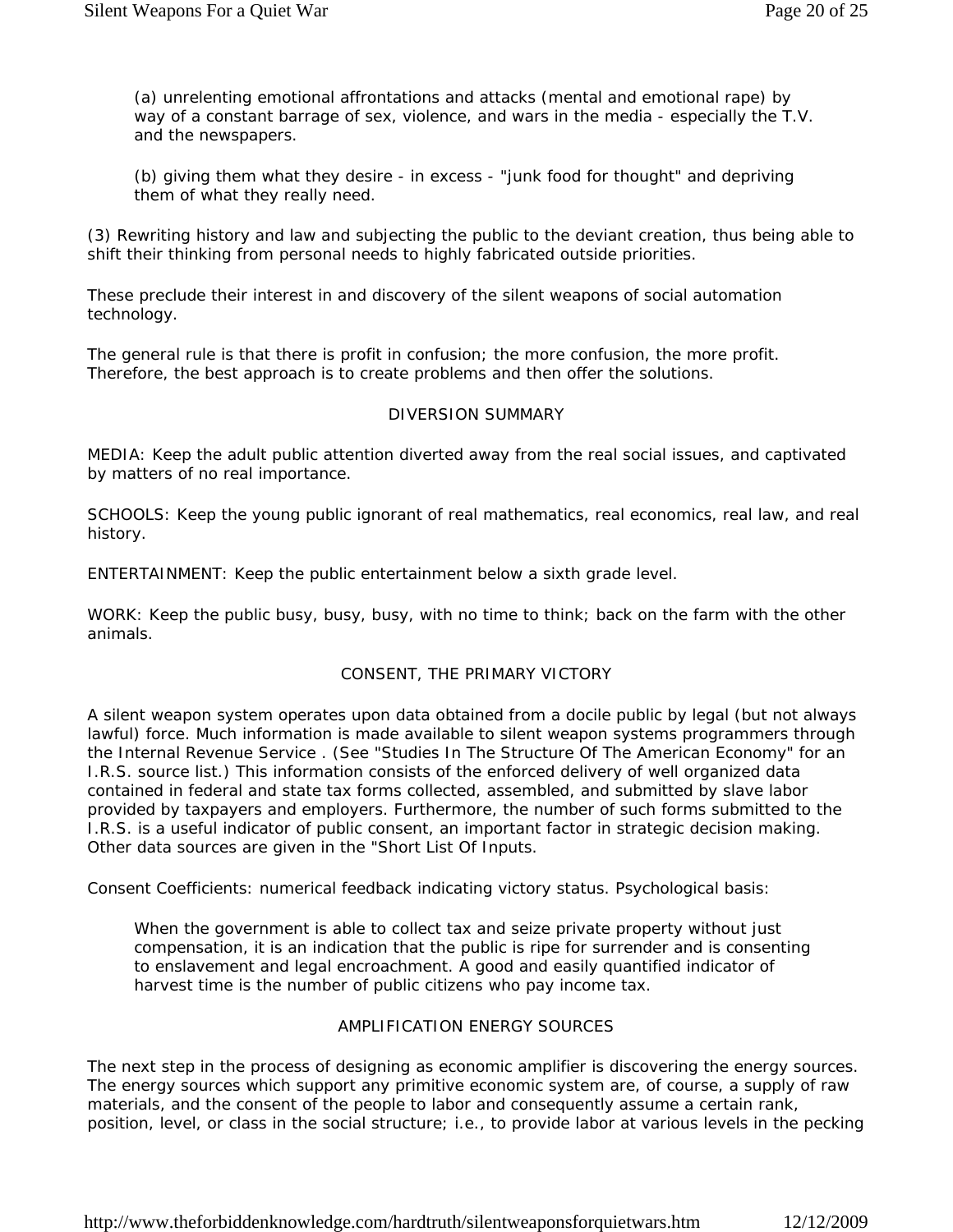order.

Each class, in guaranteeing its own level of income, controls the class immediately below it, hence preserves the class structure. This provides stability and security, but also government from the top.

As time goes on and communication and education improve, the lower class elements of the social labor structure become knowledgeable and envious of the good things that the upper class members have. They also begin to attain a knowledge of energy systems and the ability to enforce their rise through the class structure.

This threatens the sovereignty of the elite.

If this rise of the lower classes can be postponed long enough, the elite can achieve energy dominance, and labor by consent no longer will hold a position of an essential economic energy source.

Until such energy dominance is absolutely established, the consent of people to labor and let others handle their affairs must be taken into consideration, since failure to do so could cause the people to interfere in the final transfer of energy sources to the control of the elite.

It is essential to recognize that at this time, public consent is still an essential key to the release of energy in the process of economic amplification.

Therefore, consent as an energy release mechanism will now be considered.

## LOGISTICS

The successful application of a strategy requires a careful study of inputs, outputs, the strategy connecting the inputs and the outputs, and the available energy sources to fuel the strategy. This study is called logistics.

A logistical problem is studied at the elementary level first, and then levels of greater complexity are studied as a synthesis of elementary factors.

This means that a given system is analyzed, i.e., broken down into its sub-systems, and these in turn are analyzed, until, by this process, one arrives at the logistical 'atom', the individual.

This is where the process of syntheses properly begins, at the time of the birth of the individual.

## THE ARTIFICIAL WOMB

From the time a person leaves its mother's womb, its every effort is directed toward building, maintaining, and withdrawing into artificial wombs, various sorts of substitute protective devices or shells.

The objective of these artificial wombs is to provide a stable environment for both stable and unstable activity; to provide a shelter for the evolutionary processes of growth, and maturity i.e., survival; to provide security for freedom and to provide defensive protection for offensive activity.

## THE POLITICAL STRUCTURE OF A NATION - DEPENDENCY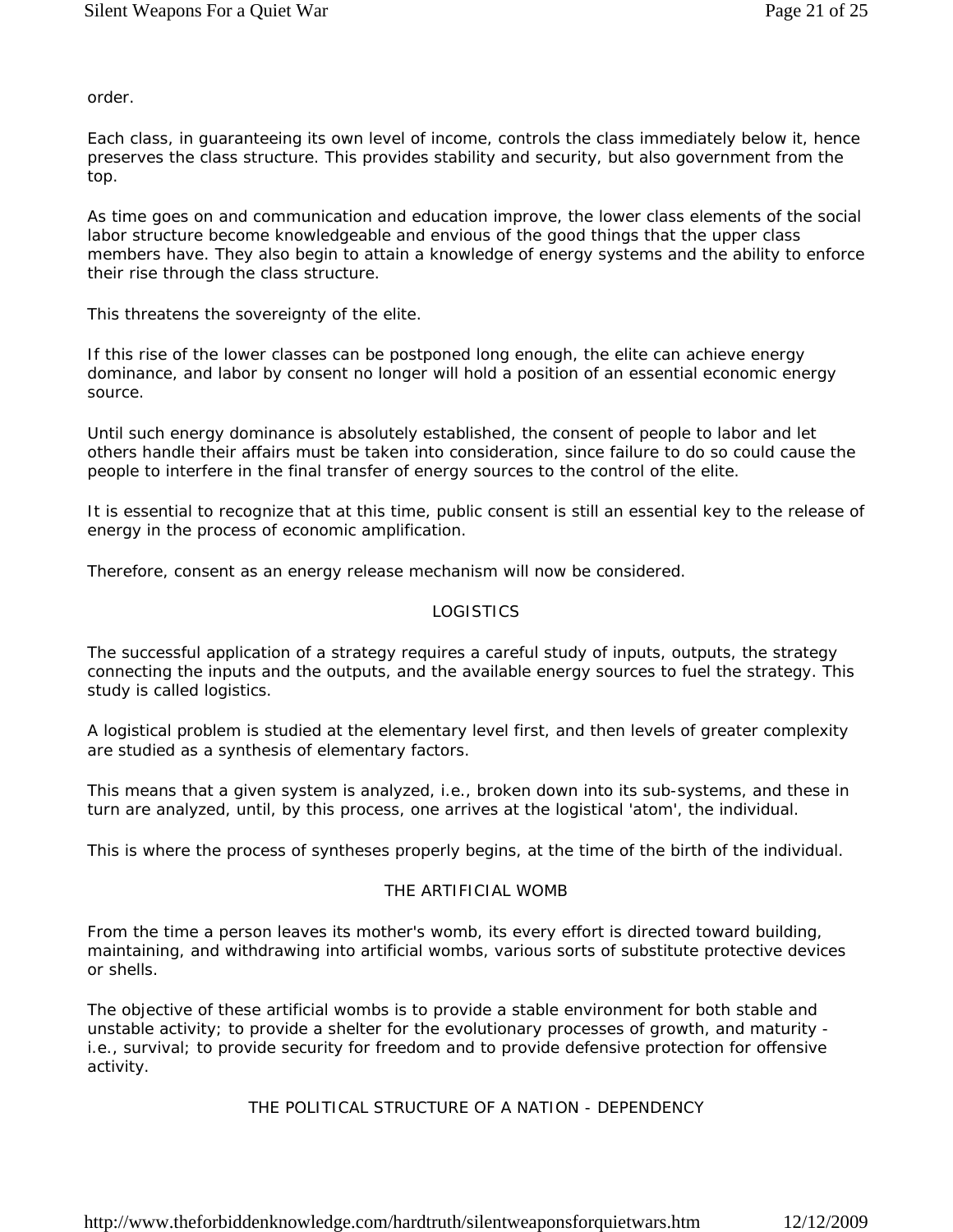The primary reason why the individual citizens of a country create a political structure is a subconscious wish or desire to perpetuate their own dependency relationship of childhood.

Simply put, they want a human god to eliminate all risk from their life, pat them on the head, kiss their bruises, put a chicken on every dinner table, clothe their bodies, tuck them into bed at night, and tell them that everything will be alright when they wake up in the morning.

This public demand is incredible, so the human god, the political, meets incredibility with incredibility by promising the world and delivering nothing. So who is the bigger liar?, the public?, or the 'godfather'?

This public behavior is surrender born of fear, laziness and expediency. It is the basis of the welfare state as a strategic weapon, useful against a disgusting public.

## ACTION/OFFENSE

Most people want to be able to subdue and/or kill other human beings which disturb their daily lives, but they do not want to have to cope with the moral and religious issues which such an overt act on their part might raise. Therefore, they assign the dirty work to others (including their own children) so as to keep the blood off their own hands. They rave about the humane treatment of animals and then sit down to a delicious hamburger from a whitewashed slaughterhouse down the street and out of sight. But even more hypocritical, they pay taxes to finance a professional association of hit men collectively called politicians, and then complain about corruption in government.

## **RESPONSIBILITY**

Again, most people want to be free to do things (to explore, etc.) but they are afraid to fail.

The fear of failure is manifested in irresponsibility, and especially in delegating those personal responsibilities to others where success is uncertain or carries possible or created liabilities (law) which the person is not prepared to accept.

They want authority (root word - 'author'), but they will not accept responsibility or liability. They hire politicians to face reality for them.

#### SUMMARY

The people hire the politicians so that the people can:

- (1) obtain security without managing it.
- (2) obtain action without thinking about it.
- (3) inflict theft, injury, and death upon others without having to contemplate either life or death.
- (4) avoid responsibility for their own intentions.

(5) obtain the benefits of reality and science without exerting themselves in the discipline of facing or learning either of these things.

They give the politicians the power to create and manage a war machine to: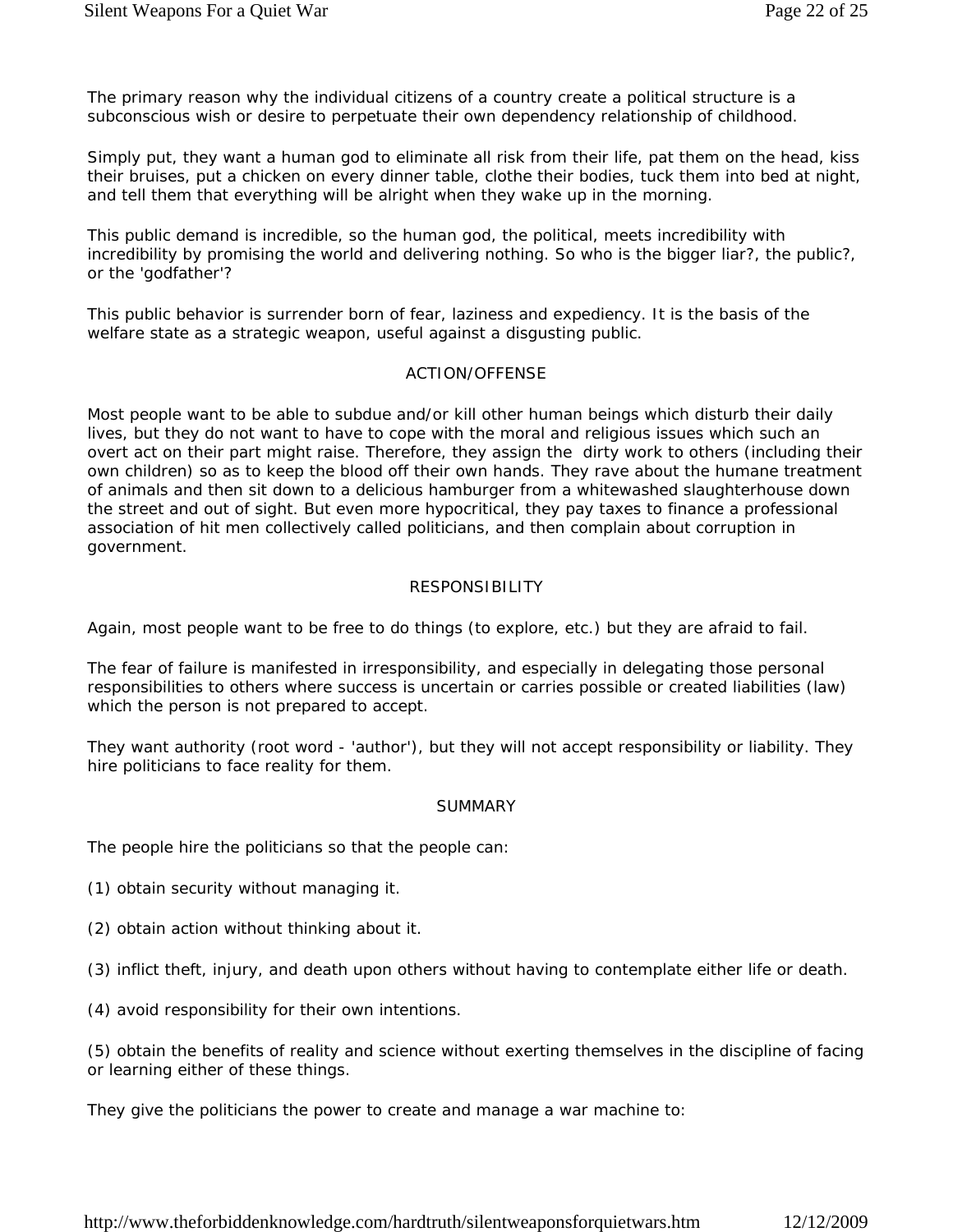(1) provide for the survival of the NATION/WOMB.

(2) prevent encroachment of anything of anything upon the NATION/WOMB.

(3) destroy the enemy who threatens the NATION/WOMB.

(4) destroy those citizens of their own country who do not conform for the sake of stability of the NATION/WOMB.

Politicians hold many quasi-military jobs, the lowest being the police which are soldiers, the attorneys and the C.P.A.s next who are spies and saboteurs (licensed), and the judges who shout the orders and run the closed union military shop for whatever the market will bear. The generals are industrialists. The 'presidential' level of commander-in-chief is shared by the international bankers. The people know that they have created this farce and financed it with their own taxes (consent), but they would rather knuckle under than be the hypocrite.

Thus, a nation becomes divided into two very distinct parts, a DOCILE SUB-NATION and a POLITICAL SUB-NATION. The political sub-nation remains attached to the docile sub-nation, tolerates it, and leaches its substance until it grows strong enough to detach itself and devour its parent.

#### SYSTEM ANALYSIS

In order to make meaningful computerized economic decisions about war, the primary economic flywheel, it is necessary to assign concrete logistical values to each element of the war structure - personnel and material alike.

This process begins with a clear and candid description of the sub-systems of such a structure.

#### THE DRAFT (As military service)

Few efforts of human behavior modification are more remarkable or more effective than that of the socio-military institution known as the draft. A primary purpose of a draft or other such institution is to instill, by intimidation, in the young males of a society the uncritical conviction that the government is omnipotent. He is soon taught that a prayer is slow to reverse what a bullet can do in an instant. Thus, a man trained in a religious environment for eighteen years of his life can, by this instrument of the government, be broken down, be purged of his fantasies and delusions in a matter of mere months. Once that conviction is instilled, all else becomes easy to instill.

Even more interesting is the process by which a young man's parents, who purportedly love him, can be induced to send him off to war to his death. Although the scope of this work will not allow this matter to be expanded in full detail, nevertheless, a course overview will be possible and can serve to reveal those factors which must be included in some numerical form in a computer analysis of social and war systems.

We begin with a tentative definition of the draft.

The draft: (selective service, etc.) is an institution of compulsory collective sacrifice and slavery, devised by the middle aged and the elderly for the purpose of pressing the young into doing the public dirty work. It further serves to make the youth as guilty as the elders, thus making criticism of the elders by the youth less likely (Generational Stabilizer). It is marketed and sold to the public under the label of "patriotic - national" service.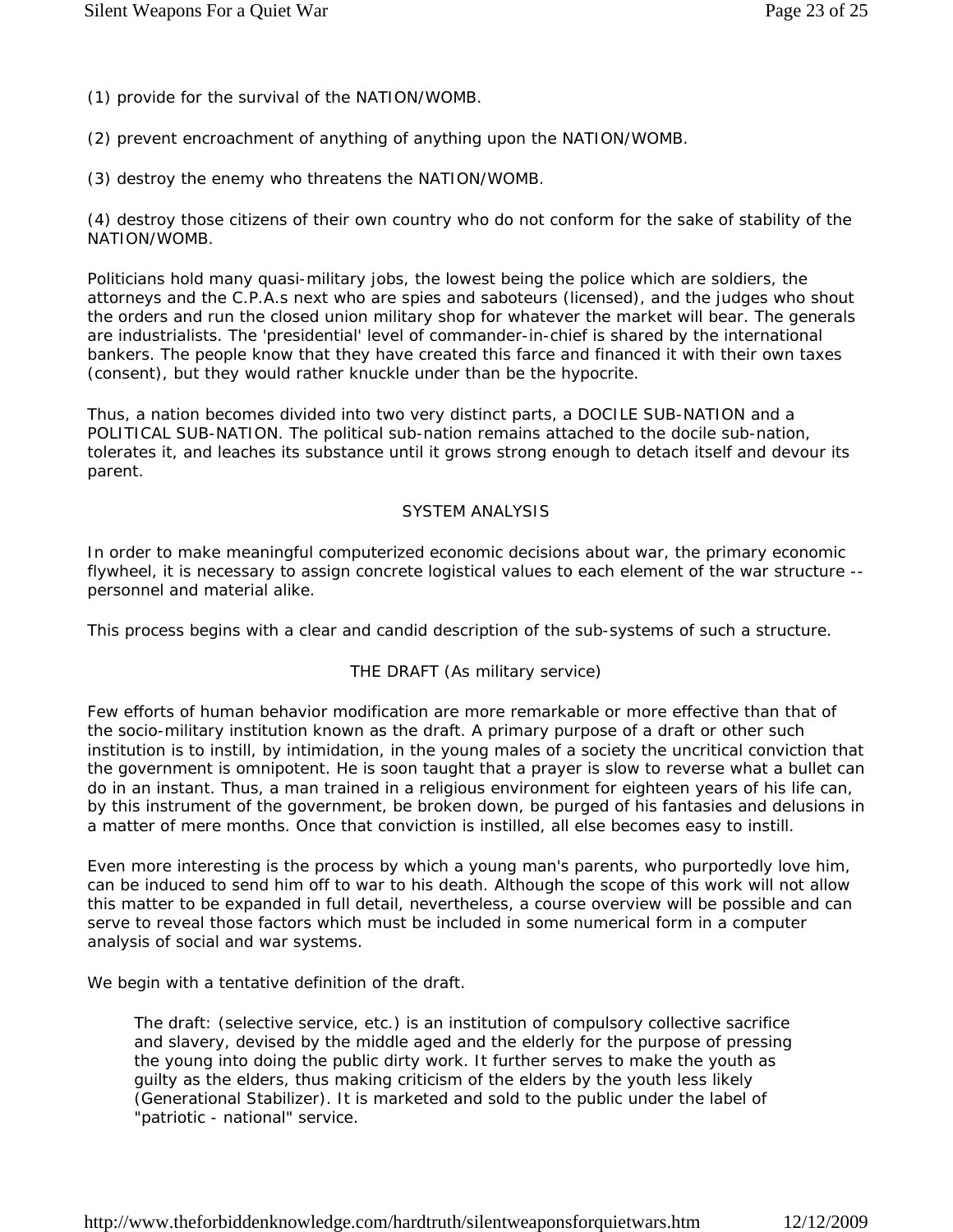Once a candid economic definition of the draft is achieved, that definition is used to outline the boundaries of a structure called a Human Value System, which in turn is translated into the terms of game theory. The value of such a slave laborer is given in a Table of Human Values, a table broken down into categories by intellect, experience, post service job demand, etc..

Some of these categories are ordinary and can be tentatively evaluated in terms of the value of certain jobs for which a known fee exists. Some jobs are harder to value because they are unique to the demands of social subversion, for an extreme example: the value of a mother's instruction to her daughter causing that daughter to put certain behavioral demands upon a future husband, ten or fifteen years hence, thus, by suppressing his resistance to a perversion of a government, making it easier for a banking cartel to buy the State of New York in, say, twenty years.

Such a problem leans heavily upon the observations and the data of wartime espionage and many types of psychological testing. But crude mathematical models (algorithms, etc.) can be devised, if not to predict, at least to predetermine theme events with maximum certainty. What does not exist by natural cooperation is thus enhanced by calculated compulsion. Human beings are machines, levers which may be grasped and turned, and there is little real difference between automating a society and automating a shoe factory.

These derived values are variable. (It is necessary to use a current Table of Human Values for computer analysis.) These values are given in true measure rather than U.S. dollars, since the latter is unstable, being presently inflated beyond the production of national goods and services so as to give the economy a false kinetic energy ('paper' inductance).

The silver value is stable, it being possible to buy the same amount with a gram of silver today as could be bought in 1920. Human value measured in silver units changes slightly due to changes in production technology.

#### ENFORCEMENT

## FACTOR I

As in every social system approach, stability is achieved only by understanding and accounting for human nature (action/reaction patterns). A failure to do so can be, and usually is, disastrous. As in other human social schemes, one for or another of intimidation (or incentive) is essential to the success of the draft. Physical principles of action and reaction must be applied to both internal and external sub-systems. To secure the draft, individual brainwashing/programming and both the family unit and the peer group must be engaged and brought under control.

## FACTOR II FATHER

The man of the household must be house-broken to ensure that junior will grow up with the right social training and attitudes. The advertising media, etc., are engaged to see to it that father-to-be is pussy-whipped before or by the time he is married. He is taught that he either conforms to the social notch out for him or his sex life will be hobbled and his tender companionship will be zero. He is made to see that women demand security more than logical, principled, or honorable behavior. By the time his son must go to war, father (with jelly for a back bone) will slam a gun into junior's hand before father will risk the censure of his peers, or make a hypocrite of himself by crossing the investment he has in his own personal opinion or self-esteem. Junior will go to war or father will be embarrassed. So junior will go to war, the true purpose of the war notwithstanding.